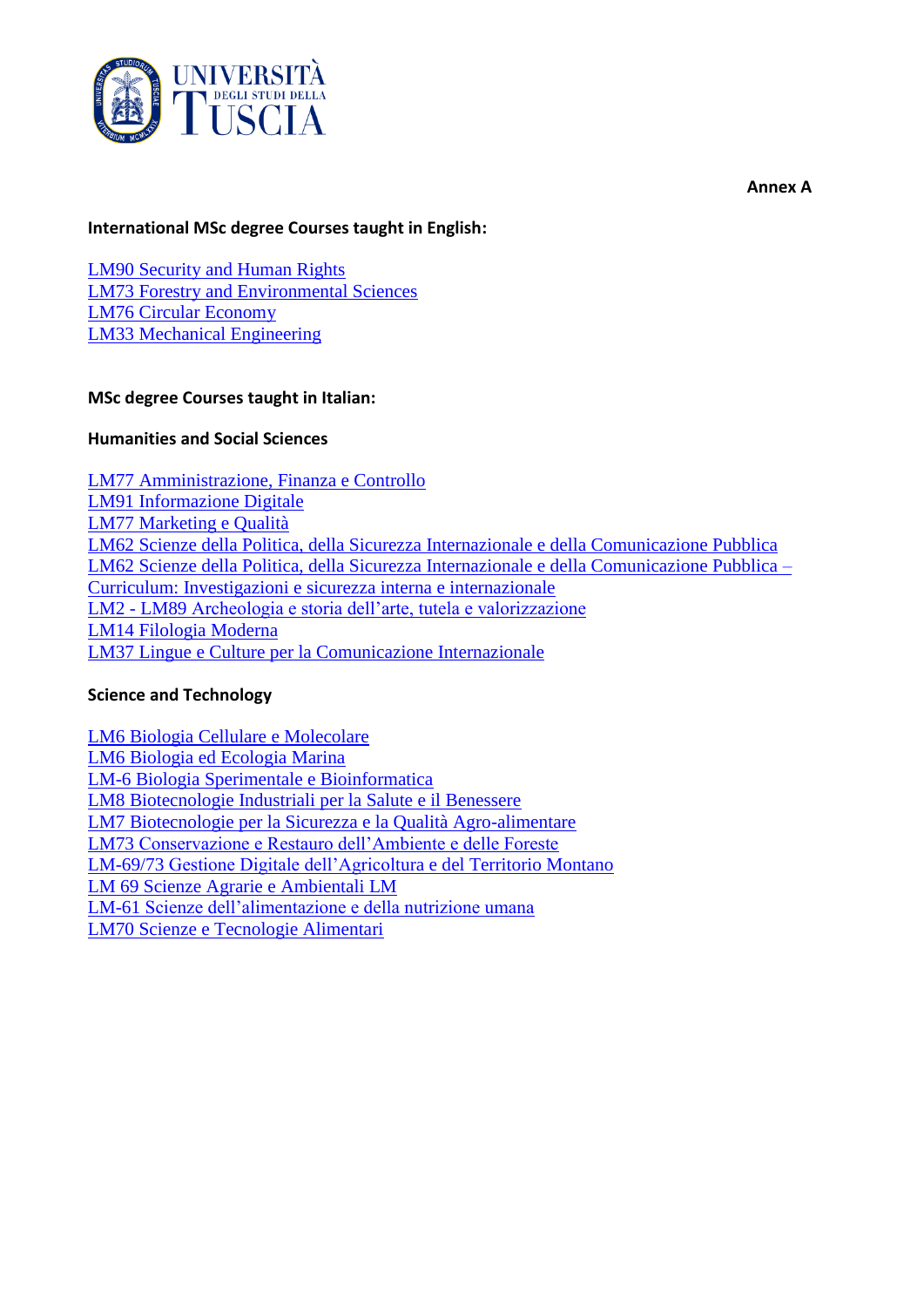

## **International Master's degree Courses**

# **Fully taught in English**

| <b>Master</b>                                                                               | <b>Mechanical Engineering (LM33)</b>                                                                                                                                                                                                                                                                                                                                                                                                                                                                                                                                                                                                                                                                                                                                                                                                                                                                                                                                                                                                                                                                                                                                                                                                                                                                                                                                                   |
|---------------------------------------------------------------------------------------------|----------------------------------------------------------------------------------------------------------------------------------------------------------------------------------------------------------------------------------------------------------------------------------------------------------------------------------------------------------------------------------------------------------------------------------------------------------------------------------------------------------------------------------------------------------------------------------------------------------------------------------------------------------------------------------------------------------------------------------------------------------------------------------------------------------------------------------------------------------------------------------------------------------------------------------------------------------------------------------------------------------------------------------------------------------------------------------------------------------------------------------------------------------------------------------------------------------------------------------------------------------------------------------------------------------------------------------------------------------------------------------------|
| <b>Degree</b>                                                                               |                                                                                                                                                                                                                                                                                                                                                                                                                                                                                                                                                                                                                                                                                                                                                                                                                                                                                                                                                                                                                                                                                                                                                                                                                                                                                                                                                                                        |
| Course                                                                                      |                                                                                                                                                                                                                                                                                                                                                                                                                                                                                                                                                                                                                                                                                                                                                                                                                                                                                                                                                                                                                                                                                                                                                                                                                                                                                                                                                                                        |
| <b>Description</b>                                                                          | The Master's degree course in Mechanical Engineering is structured to train professionals who<br>know how to combine the skills of mechanical engineering in a multidisciplinary context,<br>which covers material skills, new production technologies, energy and environment. The<br>training program provides interdisciplinary skills that allow graduates to hold positions of<br>responsibility within different industrial sectors and is characterized by the deepening of the<br>theoretical and applicative knowledge of the typical sectors of mechanics, energy and<br>processing and production technologies. The acquired skills can be spent in positions such as<br>design, production, installation and testing, maintenance and management of machines,<br>industrial and IT services, energy management, marketing, technical management, and<br>logistics. To obtain the Master's Degree in Mechanical Engineering, it is necessary to acquire<br>120 credits (university credits), divided into two years of attendance. The MSc Program<br>includes 12 exams in different disciplines that configure and distinguish this specific program<br>from the other programs activated in the same degree class at other Italian universities.<br>http://www.unitus.it/en/dipartimento/deim-ingegneria/ingegneria-meccanica-<br>ing/articolo/scheda-corso-ing-mecc-deim |
| <b>Duration</b>                                                                             |                                                                                                                                                                                                                                                                                                                                                                                                                                                                                                                                                                                                                                                                                                                                                                                                                                                                                                                                                                                                                                                                                                                                                                                                                                                                                                                                                                                        |
|                                                                                             | Two years (120 ECTS)                                                                                                                                                                                                                                                                                                                                                                                                                                                                                                                                                                                                                                                                                                                                                                                                                                                                                                                                                                                                                                                                                                                                                                                                                                                                                                                                                                   |
| Coordinator                                                                                 | Prof. Stefano Rossi<br>http://www.unitus.it/en/dipartimento/deim                                                                                                                                                                                                                                                                                                                                                                                                                                                                                                                                                                                                                                                                                                                                                                                                                                                                                                                                                                                                                                                                                                                                                                                                                                                                                                                       |
| <b>Department</b>                                                                           |                                                                                                                                                                                                                                                                                                                                                                                                                                                                                                                                                                                                                                                                                                                                                                                                                                                                                                                                                                                                                                                                                                                                                                                                                                                                                                                                                                                        |
| <b>Number of</b><br>scholarships<br>avalilable                                              | n. 6                                                                                                                                                                                                                                                                                                                                                                                                                                                                                                                                                                                                                                                                                                                                                                                                                                                                                                                                                                                                                                                                                                                                                                                                                                                                                                                                                                                   |
| <b>Admission</b><br>requiremen<br>ts                                                        | http://www.unitus.it/en/dipartimento/deim-ingegneria/ingegneria-meccanica-<br>ing/articolo/requisiti-accesso-ing-mecc-deim                                                                                                                                                                                                                                                                                                                                                                                                                                                                                                                                                                                                                                                                                                                                                                                                                                                                                                                                                                                                                                                                                                                                                                                                                                                             |
| Calendar of<br>the<br><b>interviews</b><br>for<br>the<br><b>Academic</b><br>Year<br>2022/23 | Students can book the admission interview at the following link:<br>https://docs.google.com/forms/d/1fseJgW6bx1iMXQHxC3k6ScnurHjc70XGGH12HbX<br><u>J1kE/edit</u>                                                                                                                                                                                                                                                                                                                                                                                                                                                                                                                                                                                                                                                                                                                                                                                                                                                                                                                                                                                                                                                                                                                                                                                                                       |
| <b>Contact for</b><br>information                                                           | Prof. Stefano Rossi, stefano.rossi@unitus.it                                                                                                                                                                                                                                                                                                                                                                                                                                                                                                                                                                                                                                                                                                                                                                                                                                                                                                                                                                                                                                                                                                                                                                                                                                                                                                                                           |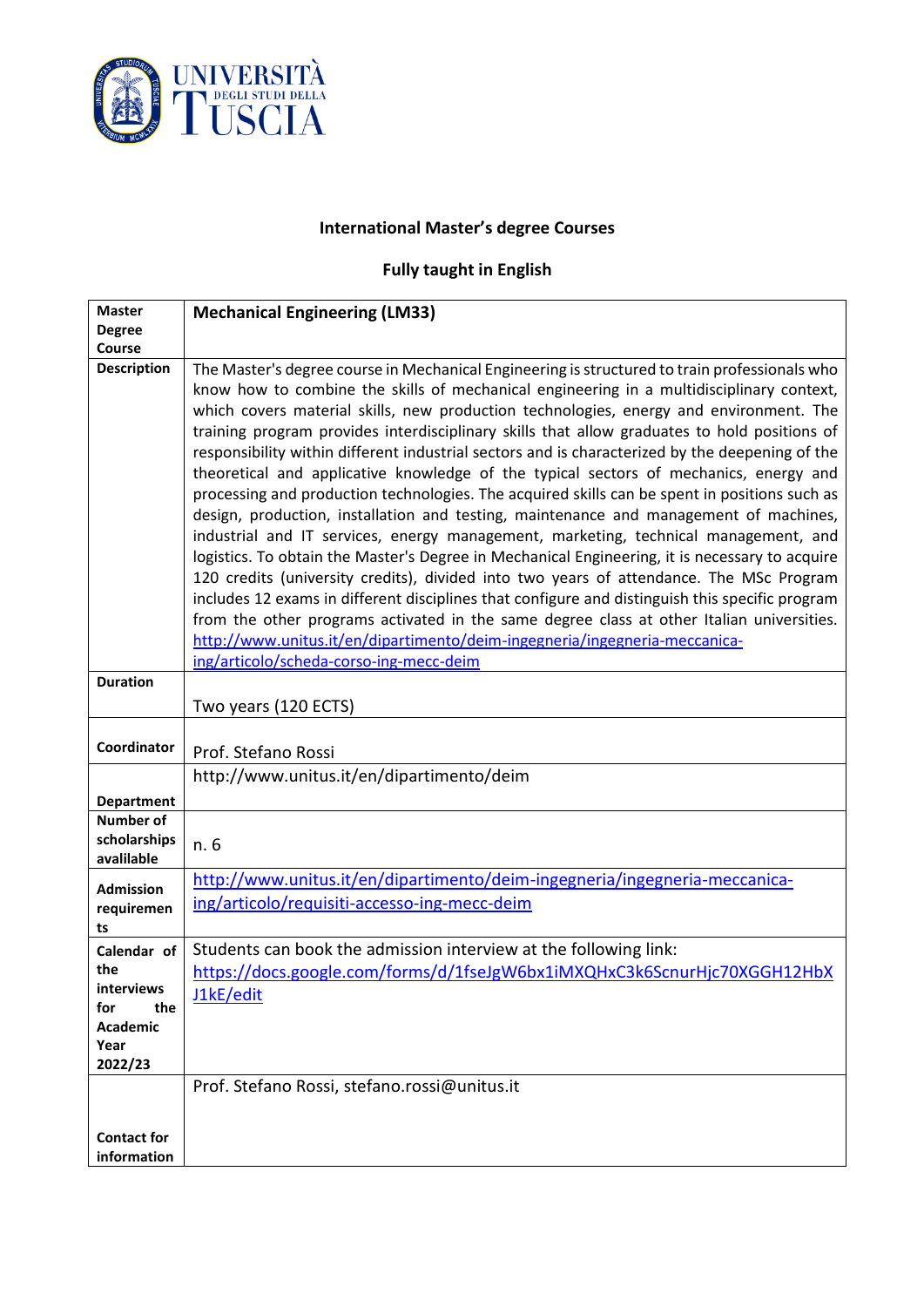

| <b>Master</b>      | <b>Forestry and Environmental Sciences (LM73)</b>                                                                                                                                  |
|--------------------|------------------------------------------------------------------------------------------------------------------------------------------------------------------------------------|
| <b>Degree</b>      | Scienze Forestali e Ambientali (LM73)                                                                                                                                              |
| Course             |                                                                                                                                                                                    |
| <b>Description</b> | the two years MSc Forestry and Environmental Sciences (SFA-LM73) course is intended for                                                                                            |
|                    | students who have a strong interest in forest and natural resources management and who                                                                                             |
|                    | want to develop professional skills in the focus area of sustainable management of forest                                                                                          |
|                    | resources for the provision of multiple socio-economic goods and services. This course                                                                                             |
|                    | provides the specialised education and interdisciplinary training required for an in-depth<br>knowledge of the relationships between functional processes of forest ecosystems and |
|                    | ecological networks and environmental quality. The course is fully international (all activities                                                                                   |
|                    | are in English), thanks also to the collaboration with the MEDfOR Consortium to whom we                                                                                            |
|                    | provide a joint semester. All the activities related to the preparation of the final dissertation                                                                                  |
|                    | (thesis) will take place at DIBAF labs/trial areas or at the partner research institutions, national                                                                               |
|                    | and international. The study program also includes a traineeship period, which can optionally                                                                                      |
|                    | be carried out abroad with the support of the ERASMUS+ program.                                                                                                                    |
| <b>Duration</b>    | Two years (120 ECTS)                                                                                                                                                               |
|                    |                                                                                                                                                                                    |
| Coordinator        | Prof. Paolo De Angelis pda@unitus.it                                                                                                                                               |
| <b>Department</b>  |                                                                                                                                                                                    |
|                    | https://www.unitus.it/en/dipartimento/dibaf                                                                                                                                        |
| <b>Number of</b>   |                                                                                                                                                                                    |
| scholarships       |                                                                                                                                                                                    |
| avalilable         | n.15 (scholarship available for the whole course duration-2 years)                                                                                                                 |
| <b>Admission</b>   | https://www.unitus.it/en/dipartimento/dibaf/ammissione2/articolo/prerequisiti-di-                                                                                                  |
| requiremen         | ammissione-ed-esami                                                                                                                                                                |
| ts<br>Calendar of  |                                                                                                                                                                                    |
| the                | To be admitted to the interview send by email the following documents to                                                                                                           |
| interviews         | sfa@unitus.it, putting as subject "admission SFA-LM":                                                                                                                              |
| the<br>for         | - Digital copy (good quality) of the University degree certificate/s (including the list of                                                                                        |
| <b>Academic</b>    | exams, grades and credits)                                                                                                                                                         |
| Year               | - Digital copy (good quality) of the passport                                                                                                                                      |
| 2022/23            | - Two dates (first choice and second choice) for the interview selected from the                                                                                                   |
|                    | following Calendar (*)                                                                                                                                                             |
|                    | * Date and Time of the interview will be confirmed by email                                                                                                                        |
|                    | Calendar of the interviews for the Academic Year 2022/23                                                                                                                           |
|                    | - reserved to International students - available at following link                                                                                                                 |
|                    | http://www.unitus.it/en/dipartimento/dibaf/ammissione2/articolo/prerequisiti-di-                                                                                                   |
|                    | ammissione-ed-esami                                                                                                                                                                |
|                    |                                                                                                                                                                                    |
| <b>Contact for</b> | Prof. Paolo De Angelis pda@unitus.it                                                                                                                                               |
| information        |                                                                                                                                                                                    |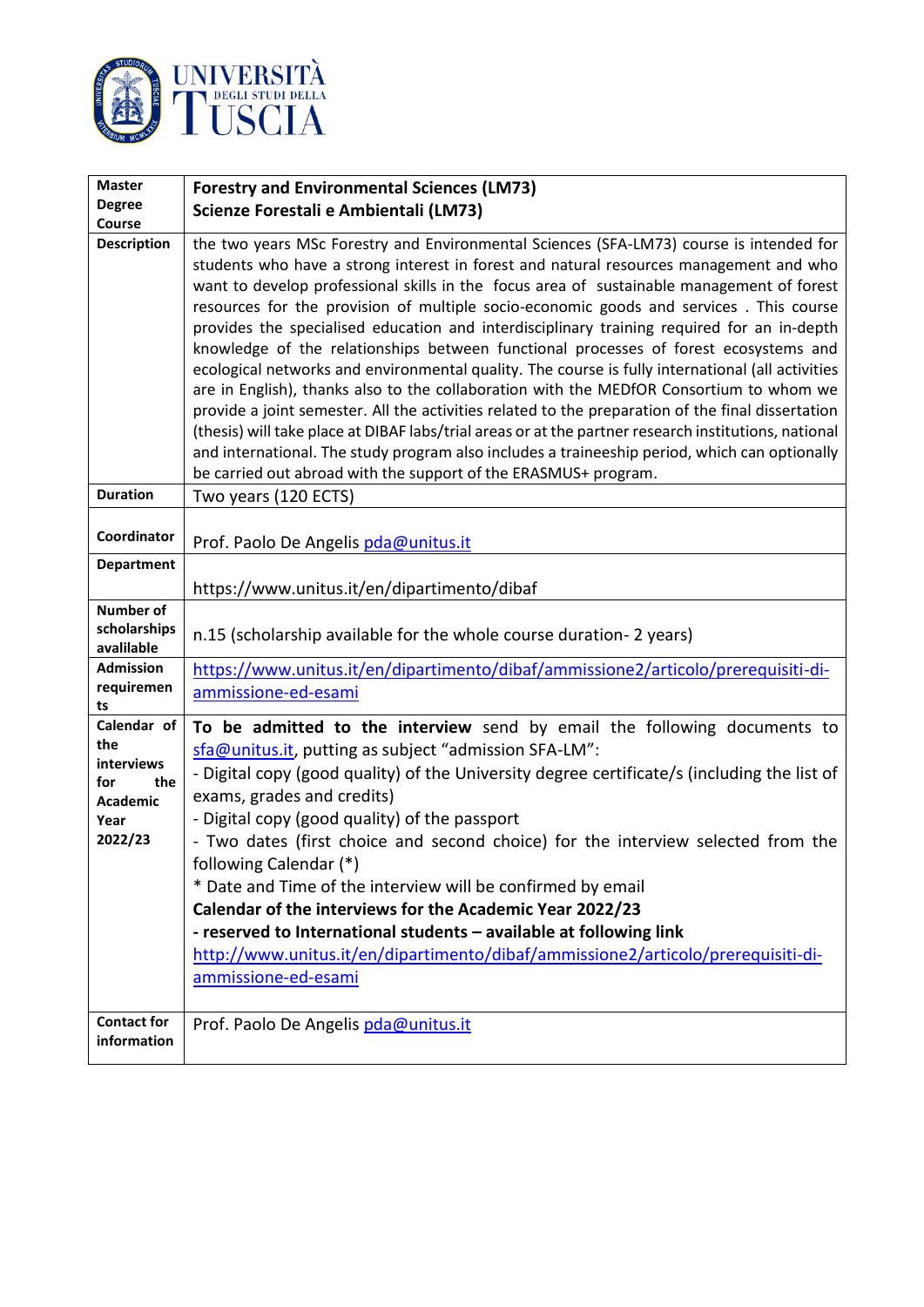

| <b>Master</b>      | Circular Economy (LM76 Course Located in Civitavecchia Campus)                               |
|--------------------|----------------------------------------------------------------------------------------------|
| <b>Degree</b>      |                                                                                              |
| Course             |                                                                                              |
| <b>Description</b> | The master's degree programme in Circular Economy touches on specific aspects of Circular    |
|                    | Economy and aims to provide students with a series of innovative tools to operate in a       |
|                    | context of economic and environmental sustainability, mainly focused on the enhancement      |
|                    | of natural resources, use of secondary raw materials, the sustainable management of the      |
|                    | value chain and the activation of industrial symbiosis. The course aims to provide students  |
|                    | with the necessary skills to operate consciously in different areas, often heterogeneous     |
|                    | among them and offers the possibility of integrating technological innovation and new skills |
|                    | in activities of productive reconversion and sustainable development. The course is          |
|                    | designed with a common path, oriented to the learning of themes, methods, and tools often    |
|                    | used in a circular approach to the economy.                                                  |
|                    | http://www.unitus.it/en/dipartimento/deim-economia/economia-circolare-econ-                  |
|                    | deim/articolo/economia-circolare-econ-deim1                                                  |
| <b>Duration</b>    | Two years (120 ECTS)                                                                         |
|                    |                                                                                              |
| Coordinator        | Prof. Enrico Maria Mosconi                                                                   |
| <b>Department</b>  | DEIM http://www.unitus.it/en/dipartimento/deim                                               |
| <b>Number of</b>   | n. 4                                                                                         |
| reserved           |                                                                                              |
| scholarships       |                                                                                              |
| <b>Admission</b>   | http://www.unitus.it/en/dipartimento/deim-economia/economia-circolare-econ-                  |
| requirements       | deim/articolo/requisiti-accesso-circ-econ-deim                                               |
| Calendar of        | Students can book the admission interview at the following link:                             |
| the interviews     | https://docs.google.com/forms/d/1cyGk2T9F8pIUFAZANVXne6t6pr9F27 L3Cd1m                       |
| for the            | WqkpBQ/viewform?edit requested=true                                                          |
| <b>Academic</b>    |                                                                                              |
| Year 2022/23       |                                                                                              |
| <b>Contact for</b> | Prof. Enrico Maria Mosconi enrico.mosconi@unitus.it                                          |
| information        |                                                                                              |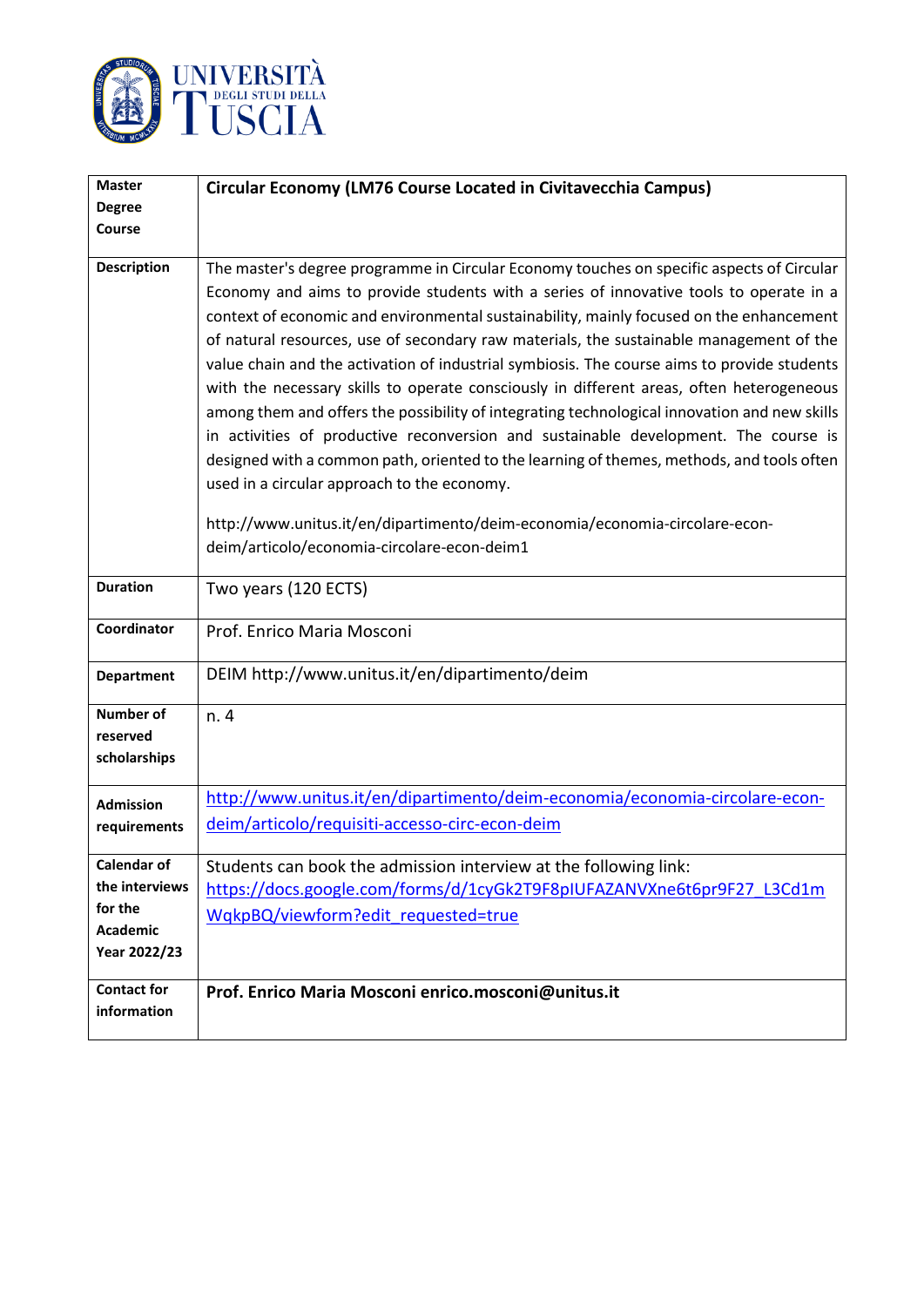

| <b>Master</b>                                                                      | <b>Security and Human Rights (LM90)</b>                                                                                                                                                                                                                                                                                                                                                                                                                                                                                                                                                                                                                                                                                                                                                                                                                                                                                                                           |
|------------------------------------------------------------------------------------|-------------------------------------------------------------------------------------------------------------------------------------------------------------------------------------------------------------------------------------------------------------------------------------------------------------------------------------------------------------------------------------------------------------------------------------------------------------------------------------------------------------------------------------------------------------------------------------------------------------------------------------------------------------------------------------------------------------------------------------------------------------------------------------------------------------------------------------------------------------------------------------------------------------------------------------------------------------------|
| <b>Degree</b>                                                                      |                                                                                                                                                                                                                                                                                                                                                                                                                                                                                                                                                                                                                                                                                                                                                                                                                                                                                                                                                                   |
| Course                                                                             |                                                                                                                                                                                                                                                                                                                                                                                                                                                                                                                                                                                                                                                                                                                                                                                                                                                                                                                                                                   |
| <b>Description</b>                                                                 | The Master's Degree Programme, entirely delivered in English, offers an educational<br>path in which the traditional dichotomy security vs freedom is revisited in light of<br>three main contemporary challenges: migration, technology and sustainability.<br>The aim of the Programme is to provide students with the multidisciplinary<br>competences they need to disentangle complex phenomena and to work in strategic<br>fields and high-level innovation sectors, such as migration and border security, new<br>technologies, privacy and data protection, green economy and politics of<br>sustainability. The students who obtain the Master's degree can compete for high-<br>level positions in both private and public entities (national/international companies<br>and NGOs dealing with reception, data protection and human rights), both at<br>national level and at European (e.g. EU Agencies) and international level (e.g.<br>UNHCR, IOM). |
| <b>Duration</b>                                                                    | Two years (120 ECTS)                                                                                                                                                                                                                                                                                                                                                                                                                                                                                                                                                                                                                                                                                                                                                                                                                                                                                                                                              |
| Coordinator                                                                        | Prof. Alessandro Bufalini                                                                                                                                                                                                                                                                                                                                                                                                                                                                                                                                                                                                                                                                                                                                                                                                                                                                                                                                         |
| <b>Department</b>                                                                  | DISTU http://www.unitus.it/en/dipartimento/distu                                                                                                                                                                                                                                                                                                                                                                                                                                                                                                                                                                                                                                                                                                                                                                                                                                                                                                                  |
| <b>Number of</b><br>reserved<br>scholarships                                       | n. 2                                                                                                                                                                                                                                                                                                                                                                                                                                                                                                                                                                                                                                                                                                                                                                                                                                                                                                                                                              |
| <b>Admission</b><br>requirements                                                   | http://www.unitus.it/public/platforms/11/cke contents/11510/application%20req<br>uirements%20lm90.pdf                                                                                                                                                                                                                                                                                                                                                                                                                                                                                                                                                                                                                                                                                                                                                                                                                                                             |
| <b>Calendar of</b><br>the interviews<br>for the<br><b>Academic</b><br>Year 2022/23 | Send an email to security.humanrights@unitus.it to know the dates and book the<br>interview                                                                                                                                                                                                                                                                                                                                                                                                                                                                                                                                                                                                                                                                                                                                                                                                                                                                       |
| <b>Contact for</b><br>information                                                  | security.humanrights@unitus.it                                                                                                                                                                                                                                                                                                                                                                                                                                                                                                                                                                                                                                                                                                                                                                                                                                                                                                                                    |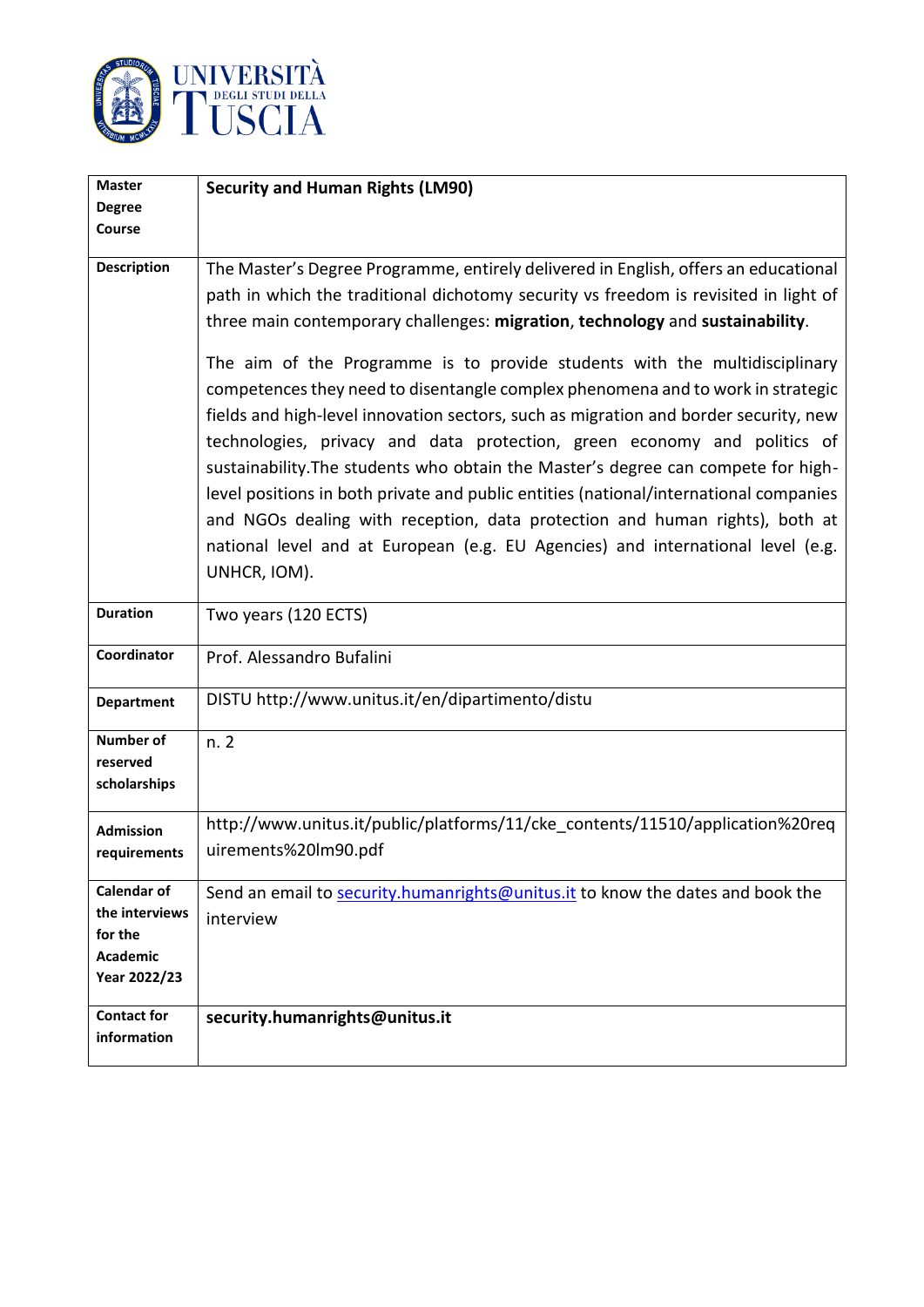

# **Master's degree Courses taught in Italian**

### **Humanities and Social Sciences:**

| <b>Master Degree</b>              | Lingue e culture per la comunicazione internazionale (LM37)                                                                                                                                                                                                                                                                                                                                                                                                                                                                                                                                                                                                                                                                                                                                                                                                                                                                                                                                                                                                                                                                                                                                                                                                                                                                                                                                                                                                                                                                                          |
|-----------------------------------|------------------------------------------------------------------------------------------------------------------------------------------------------------------------------------------------------------------------------------------------------------------------------------------------------------------------------------------------------------------------------------------------------------------------------------------------------------------------------------------------------------------------------------------------------------------------------------------------------------------------------------------------------------------------------------------------------------------------------------------------------------------------------------------------------------------------------------------------------------------------------------------------------------------------------------------------------------------------------------------------------------------------------------------------------------------------------------------------------------------------------------------------------------------------------------------------------------------------------------------------------------------------------------------------------------------------------------------------------------------------------------------------------------------------------------------------------------------------------------------------------------------------------------------------------|
| Course                            |                                                                                                                                                                                                                                                                                                                                                                                                                                                                                                                                                                                                                                                                                                                                                                                                                                                                                                                                                                                                                                                                                                                                                                                                                                                                                                                                                                                                                                                                                                                                                      |
| Language                          | Italiano B2                                                                                                                                                                                                                                                                                                                                                                                                                                                                                                                                                                                                                                                                                                                                                                                                                                                                                                                                                                                                                                                                                                                                                                                                                                                                                                                                                                                                                                                                                                                                          |
| requirement                       |                                                                                                                                                                                                                                                                                                                                                                                                                                                                                                                                                                                                                                                                                                                                                                                                                                                                                                                                                                                                                                                                                                                                                                                                                                                                                                                                                                                                                                                                                                                                                      |
| <b>Description</b>                | Il Corso intende formare laureati magistrali con approfondite competenze<br>metodologiche e teorico-scientifiche concernenti due lingue straniere a scelta<br>tra inglese, francese, tedesco, spagnolo, portoghese, russo, arab), delle quali si<br>dovrà acquisire piena padronanza linguistica (non inferiore al livello C2 per<br>quanto riguarda la prima lingua, non inferiore al livello C1 per quanto riguarda<br>la seconda lingua), e conoscenze approfondite delle tradizioni letterarie relative<br>ad almeno una delle lingue studiate, oltre che delle relazioni che intercorrono<br>tra lingua, tradizione letteraria e tradizione culturale in senso ampio, viste anche<br>in prospettiva diacronicall percorso si presta a formare sia laureati con elevate<br>competenze nella traduzione, spendibili in campo editoriale nell'ambito della<br>saggistica, della letteratura e della multimedialità; sia laureati con sicura<br>padronanza degli strumenti teorici e applicativi per l'analisi linguistica, per tutti<br>i tipi di testo, per tutte le tipologie di interlocutori pure appartenenti a<br>qualsivoglia tipo di contesto linguistico e culturale. I laureati acquisiranno,<br>inoltre, le tecniche di documentazione, redazione, editing e revisione dei testi,<br>insieme alla capacità di utilizzare gli ausili informatici e telematici indispensabili<br>sia all'esercizio della professione di traduttore, sia alla intermediazione<br>linguistico-culturale anche attraverso lo strumento di stages e tirocini. |
| <b>Duration</b>                   | Two years (120 ECTS)                                                                                                                                                                                                                                                                                                                                                                                                                                                                                                                                                                                                                                                                                                                                                                                                                                                                                                                                                                                                                                                                                                                                                                                                                                                                                                                                                                                                                                                                                                                                 |
| Coordinator                       | Prof. S. Telve                                                                                                                                                                                                                                                                                                                                                                                                                                                                                                                                                                                                                                                                                                                                                                                                                                                                                                                                                                                                                                                                                                                                                                                                                                                                                                                                                                                                                                                                                                                                       |
| <b>Department</b>                 | http://www.unitus.it/it/dipartimento/distu/lingue-e-culture-per-la-<br>comunicazione-internazionale-lm37/articolo/presentazione-del-corso-lm37                                                                                                                                                                                                                                                                                                                                                                                                                                                                                                                                                                                                                                                                                                                                                                                                                                                                                                                                                                                                                                                                                                                                                                                                                                                                                                                                                                                                       |
| <b>Number of</b>                  | 22 Borse di studio non riservate a specifici corsi di laurea                                                                                                                                                                                                                                                                                                                                                                                                                                                                                                                                                                                                                                                                                                                                                                                                                                                                                                                                                                                                                                                                                                                                                                                                                                                                                                                                                                                                                                                                                         |
| reserved                          |                                                                                                                                                                                                                                                                                                                                                                                                                                                                                                                                                                                                                                                                                                                                                                                                                                                                                                                                                                                                                                                                                                                                                                                                                                                                                                                                                                                                                                                                                                                                                      |
| scholarships                      |                                                                                                                                                                                                                                                                                                                                                                                                                                                                                                                                                                                                                                                                                                                                                                                                                                                                                                                                                                                                                                                                                                                                                                                                                                                                                                                                                                                                                                                                                                                                                      |
| avalilable                        |                                                                                                                                                                                                                                                                                                                                                                                                                                                                                                                                                                                                                                                                                                                                                                                                                                                                                                                                                                                                                                                                                                                                                                                                                                                                                                                                                                                                                                                                                                                                                      |
| <b>Admission</b>                  | http://www.unitus.it/it/dipartimento/distu/lingue-e-culture-per-la-                                                                                                                                                                                                                                                                                                                                                                                                                                                                                                                                                                                                                                                                                                                                                                                                                                                                                                                                                                                                                                                                                                                                                                                                                                                                                                                                                                                                                                                                                  |
| requirements                      | comunicazione-internazionale-lm37/articolo/iscrizioni-e-riconoscimento-esami                                                                                                                                                                                                                                                                                                                                                                                                                                                                                                                                                                                                                                                                                                                                                                                                                                                                                                                                                                                                                                                                                                                                                                                                                                                                                                                                                                                                                                                                         |
| Calendar of the                   | 29 aprile, ore 10-11 (via Meet) send an email to distudidattica@unitus.it to                                                                                                                                                                                                                                                                                                                                                                                                                                                                                                                                                                                                                                                                                                                                                                                                                                                                                                                                                                                                                                                                                                                                                                                                                                                                                                                                                                                                                                                                         |
| interviews<br>for                 | receive the link                                                                                                                                                                                                                                                                                                                                                                                                                                                                                                                                                                                                                                                                                                                                                                                                                                                                                                                                                                                                                                                                                                                                                                                                                                                                                                                                                                                                                                                                                                                                     |
| <b>Academic</b><br>the            |                                                                                                                                                                                                                                                                                                                                                                                                                                                                                                                                                                                                                                                                                                                                                                                                                                                                                                                                                                                                                                                                                                                                                                                                                                                                                                                                                                                                                                                                                                                                                      |
| Year 2022/23                      |                                                                                                                                                                                                                                                                                                                                                                                                                                                                                                                                                                                                                                                                                                                                                                                                                                                                                                                                                                                                                                                                                                                                                                                                                                                                                                                                                                                                                                                                                                                                                      |
| <b>Contact for</b><br>information | distudidattica@unitus.it                                                                                                                                                                                                                                                                                                                                                                                                                                                                                                                                                                                                                                                                                                                                                                                                                                                                                                                                                                                                                                                                                                                                                                                                                                                                                                                                                                                                                                                                                                                             |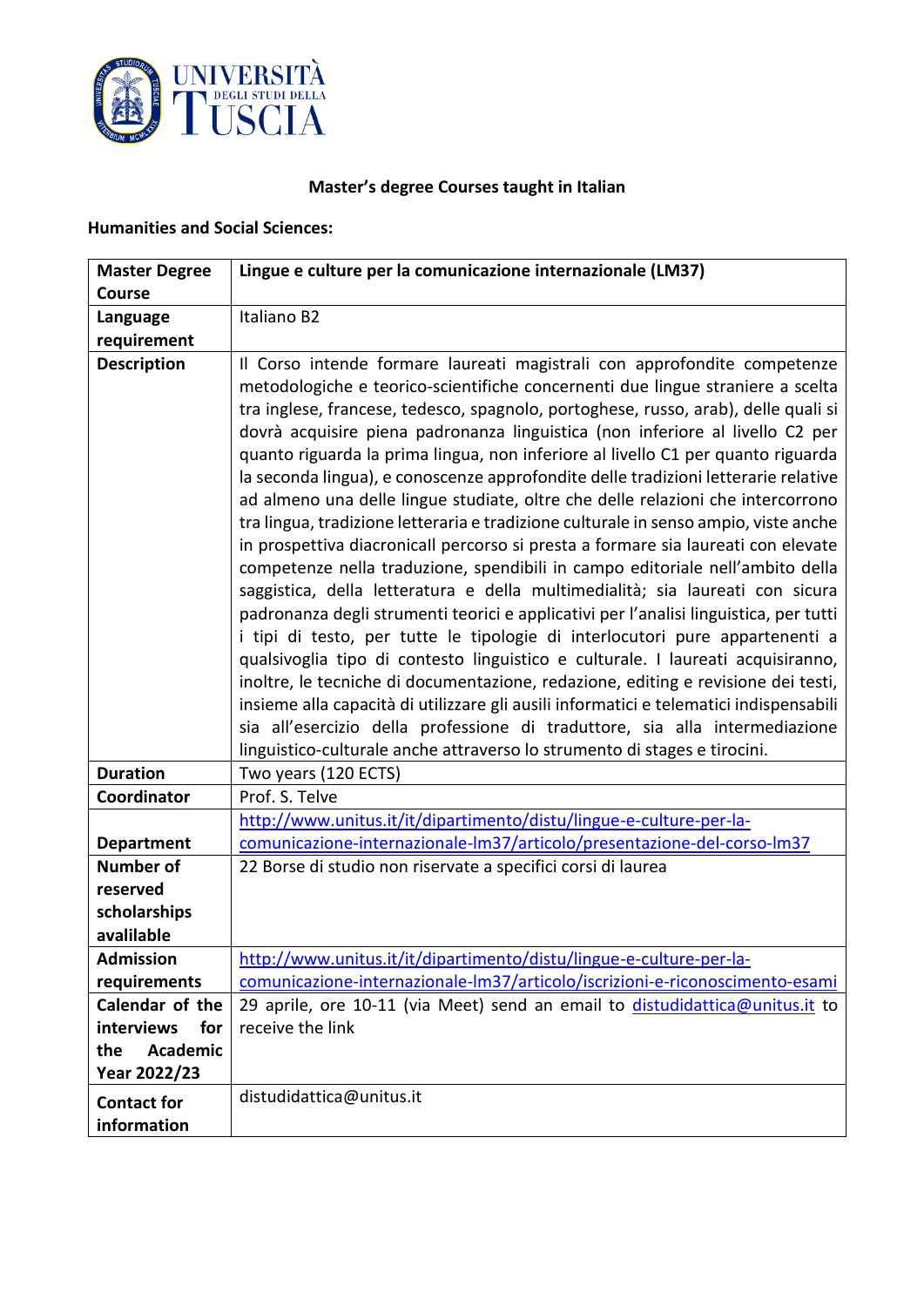

| <b>Master</b>      | Filologia Moderna (LM14)                                                            |
|--------------------|-------------------------------------------------------------------------------------|
| <b>Degree</b>      |                                                                                     |
| <b>Course</b>      |                                                                                     |
| Language           | Italiano B2                                                                         |
| requirement        |                                                                                     |
| <b>Description</b> | Il corso di Laurea magistrale in Filologia moderna permette allo studente di        |
|                    | specializzarsi nello studio delle lettere con una preparazione in campo critico-    |
|                    | letterario e filologico-linguistico anche in relazione al panorama storico, con     |
|                    | attenzione ai processi di comunicazione tradizionale e digitale.                    |
| <b>Duration</b>    | Two years (120 ECTS)                                                                |
| Coordinator        | Prof. Raffaele Caldarelli                                                           |
|                    | http://www.unitus.it/it/dipartimento/disucom                                        |
|                    | https://www.unitus.it/it/dipartimento/lm14/                                         |
| <b>Department</b>  |                                                                                     |
| <b>Number of</b>   | 22 Borse di studio non riservate a specifici corsi di laurea                        |
| reserved           |                                                                                     |
| scholarships       |                                                                                     |
| avalilable         |                                                                                     |
|                    | Il candidato deve avere un'esperienza pregressa nell'ambito degli studi sulle       |
| <b>Admission</b>   | letterature (storia e critica letteraria, comparatistica letteraria) e in ambito    |
| requirements       | linguistico-filologico.                                                             |
| Calendar<br>of     | Data del colloquio: 28 aprile 2022. Modalità di prenotazione: inviare una mail al   |
| the                | coordinatore del corso: caldarelli@unitus.it                                        |
| interviews for     | Eventuale indirizzo email a cui inviare i certificati degli esami svolti durante la |
| the Academic       | triennale: caldarelli@unitus.it                                                     |
| Year 2022/23       |                                                                                     |
| <b>Contact for</b> | caldarelli@unitus.it                                                                |
| information        |                                                                                     |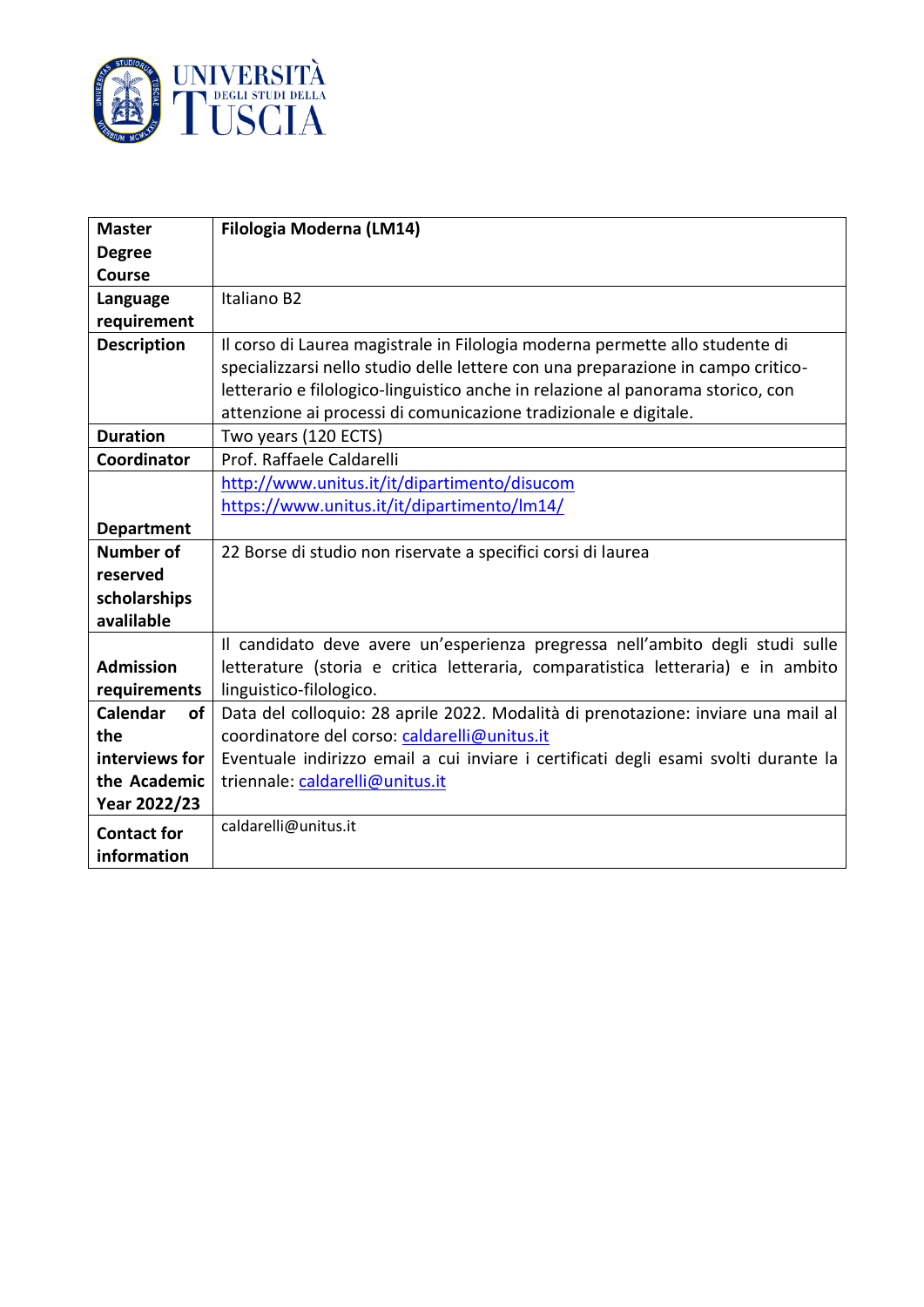

| <b>Master</b>                         | <b>Informazione Digitale (LM 91)</b>                                                                                                                                                                                                                                                                                                                                                                                                                                                                                                                                                                                                                                                                                                                                                                                                                                                                                                                                                                                                                                                                                                                                                                                                                                                                                                                                                                                                                                                                                                                                                                                |
|---------------------------------------|---------------------------------------------------------------------------------------------------------------------------------------------------------------------------------------------------------------------------------------------------------------------------------------------------------------------------------------------------------------------------------------------------------------------------------------------------------------------------------------------------------------------------------------------------------------------------------------------------------------------------------------------------------------------------------------------------------------------------------------------------------------------------------------------------------------------------------------------------------------------------------------------------------------------------------------------------------------------------------------------------------------------------------------------------------------------------------------------------------------------------------------------------------------------------------------------------------------------------------------------------------------------------------------------------------------------------------------------------------------------------------------------------------------------------------------------------------------------------------------------------------------------------------------------------------------------------------------------------------------------|
| <b>Degree</b>                         |                                                                                                                                                                                                                                                                                                                                                                                                                                                                                                                                                                                                                                                                                                                                                                                                                                                                                                                                                                                                                                                                                                                                                                                                                                                                                                                                                                                                                                                                                                                                                                                                                     |
| <b>Course</b>                         |                                                                                                                                                                                                                                                                                                                                                                                                                                                                                                                                                                                                                                                                                                                                                                                                                                                                                                                                                                                                                                                                                                                                                                                                                                                                                                                                                                                                                                                                                                                                                                                                                     |
| Language                              | Italiano B2                                                                                                                                                                                                                                                                                                                                                                                                                                                                                                                                                                                                                                                                                                                                                                                                                                                                                                                                                                                                                                                                                                                                                                                                                                                                                                                                                                                                                                                                                                                                                                                                         |
| requirement                           |                                                                                                                                                                                                                                                                                                                                                                                                                                                                                                                                                                                                                                                                                                                                                                                                                                                                                                                                                                                                                                                                                                                                                                                                                                                                                                                                                                                                                                                                                                                                                                                                                     |
| <b>Description</b>                    | L'obiettivo generale del corso di Laurea è la formazione di un laureato magistrale<br>che abbia una elevata competenza tecnologica e informatica e sia in grado di<br>operare secondo una visione interdisciplinare nella gestione, pianificazione,<br>valorizzazione, fruizione dell'informazione e della comunicazione, al fine di<br>proporre soluzioni a problemi complessi in ambienti digitali e crossmediali. Il corso<br>di laurea magistrale, che rappresenta lo sviluppo naturale del corso triennale in<br>Comunicazione, Tecnologie e Culture digitali, approfondisce quindi in termini di<br>alta specializzazione i profili formativi elaborati nel corso di primo livello.<br>Le tre aree disciplinari che si integrano nel corso di Laurea sono: Informatica e<br>tecnologia; Scienze dei media; Scienze Umanistiche. Il corso di laurea magistrale<br>prepara per professioni in ambito comunicativo e di gestione dei contenuti digitali<br>per aziende private, media company, pubblica amministrazione e istituzioni ad alto<br>tasso tecnologico e di ambito web, editoriale, audiovisivo e software. I laureati<br>svolgono funzioni riconducibili a:<br>progettazione di ambienti e servizi per la comunicazione, di Sistemi<br>Informativi Geografici (SIG) e Open Data<br>community e social media management<br>$\bullet$<br>gestione delle campagne promozionali e del branding online<br>$\bullet$<br>storytelling, storymaps, supporto al giornalismo crossmediale e al data<br>$\bullet$<br>journalism<br>informazione museale e produzione multimediale e audiovisiva, cura dei<br>٠ |
| <b>Duration</b>                       | contenuti                                                                                                                                                                                                                                                                                                                                                                                                                                                                                                                                                                                                                                                                                                                                                                                                                                                                                                                                                                                                                                                                                                                                                                                                                                                                                                                                                                                                                                                                                                                                                                                                           |
|                                       | Two years (120 ECTS)                                                                                                                                                                                                                                                                                                                                                                                                                                                                                                                                                                                                                                                                                                                                                                                                                                                                                                                                                                                                                                                                                                                                                                                                                                                                                                                                                                                                                                                                                                                                                                                                |
| Coordinator                           | Prof. Luisa Carbone                                                                                                                                                                                                                                                                                                                                                                                                                                                                                                                                                                                                                                                                                                                                                                                                                                                                                                                                                                                                                                                                                                                                                                                                                                                                                                                                                                                                                                                                                                                                                                                                 |
|                                       | http://www.unitus.it/it/dipartimento/disucom                                                                                                                                                                                                                                                                                                                                                                                                                                                                                                                                                                                                                                                                                                                                                                                                                                                                                                                                                                                                                                                                                                                                                                                                                                                                                                                                                                                                                                                                                                                                                                        |
| <b>Department</b><br><b>Number of</b> | https://www.unitus.it/it/dipartimento/lm14/                                                                                                                                                                                                                                                                                                                                                                                                                                                                                                                                                                                                                                                                                                                                                                                                                                                                                                                                                                                                                                                                                                                                                                                                                                                                                                                                                                                                                                                                                                                                                                         |
| reserved                              | 22 Borse di studio non riservate a specifici corsi di laurea                                                                                                                                                                                                                                                                                                                                                                                                                                                                                                                                                                                                                                                                                                                                                                                                                                                                                                                                                                                                                                                                                                                                                                                                                                                                                                                                                                                                                                                                                                                                                        |
| scholarships                          |                                                                                                                                                                                                                                                                                                                                                                                                                                                                                                                                                                                                                                                                                                                                                                                                                                                                                                                                                                                                                                                                                                                                                                                                                                                                                                                                                                                                                                                                                                                                                                                                                     |
| avalilable                            |                                                                                                                                                                                                                                                                                                                                                                                                                                                                                                                                                                                                                                                                                                                                                                                                                                                                                                                                                                                                                                                                                                                                                                                                                                                                                                                                                                                                                                                                                                                                                                                                                     |
| <b>Admission</b>                      | http://www.unitus.it/it/dipartimento/lm91/presentazione-del-                                                                                                                                                                                                                                                                                                                                                                                                                                                                                                                                                                                                                                                                                                                                                                                                                                                                                                                                                                                                                                                                                                                                                                                                                                                                                                                                                                                                                                                                                                                                                        |
| requirements                          | corso/articolo/requisiti-curriculari-lm-91                                                                                                                                                                                                                                                                                                                                                                                                                                                                                                                                                                                                                                                                                                                                                                                                                                                                                                                                                                                                                                                                                                                                                                                                                                                                                                                                                                                                                                                                                                                                                                          |
|                                       | Il colloquio è obbligatorio e i giorni sono stabiliti secondo un calendario                                                                                                                                                                                                                                                                                                                                                                                                                                                                                                                                                                                                                                                                                                                                                                                                                                                                                                                                                                                                                                                                                                                                                                                                                                                                                                                                                                                                                                                                                                                                         |
| Calendar<br>of                        | disponibile al seguente link                                                                                                                                                                                                                                                                                                                                                                                                                                                                                                                                                                                                                                                                                                                                                                                                                                                                                                                                                                                                                                                                                                                                                                                                                                                                                                                                                                                                                                                                                                                                                                                        |
| the                                   | https://www.unitus.it/it/dipartimento/lm91/colloqui-di-                                                                                                                                                                                                                                                                                                                                                                                                                                                                                                                                                                                                                                                                                                                                                                                                                                                                                                                                                                                                                                                                                                                                                                                                                                                                                                                                                                                                                                                                                                                                                             |
| interviews for                        | ammissione1/articolo/calendario-colloqui-lm-91È possibile richiedere una pre-                                                                                                                                                                                                                                                                                                                                                                                                                                                                                                                                                                                                                                                                                                                                                                                                                                                                                                                                                                                                                                                                                                                                                                                                                                                                                                                                                                                                                                                                                                                                       |
| the Academic                          | valutazione dei requisiti scrivendo alla dott.ssa Sara Valleriani                                                                                                                                                                                                                                                                                                                                                                                                                                                                                                                                                                                                                                                                                                                                                                                                                                                                                                                                                                                                                                                                                                                                                                                                                                                                                                                                                                                                                                                                                                                                                   |
| Year 2022/23                          | (sara.valleriani@unitus.it) della Segreteria didattica.                                                                                                                                                                                                                                                                                                                                                                                                                                                                                                                                                                                                                                                                                                                                                                                                                                                                                                                                                                                                                                                                                                                                                                                                                                                                                                                                                                                                                                                                                                                                                             |
| <b>Contact for</b>                    | Prof. ssa Luisa Carbone (luisa.carbone@unitus.it)                                                                                                                                                                                                                                                                                                                                                                                                                                                                                                                                                                                                                                                                                                                                                                                                                                                                                                                                                                                                                                                                                                                                                                                                                                                                                                                                                                                                                                                                                                                                                                   |
| information                           |                                                                                                                                                                                                                                                                                                                                                                                                                                                                                                                                                                                                                                                                                                                                                                                                                                                                                                                                                                                                                                                                                                                                                                                                                                                                                                                                                                                                                                                                                                                                                                                                                     |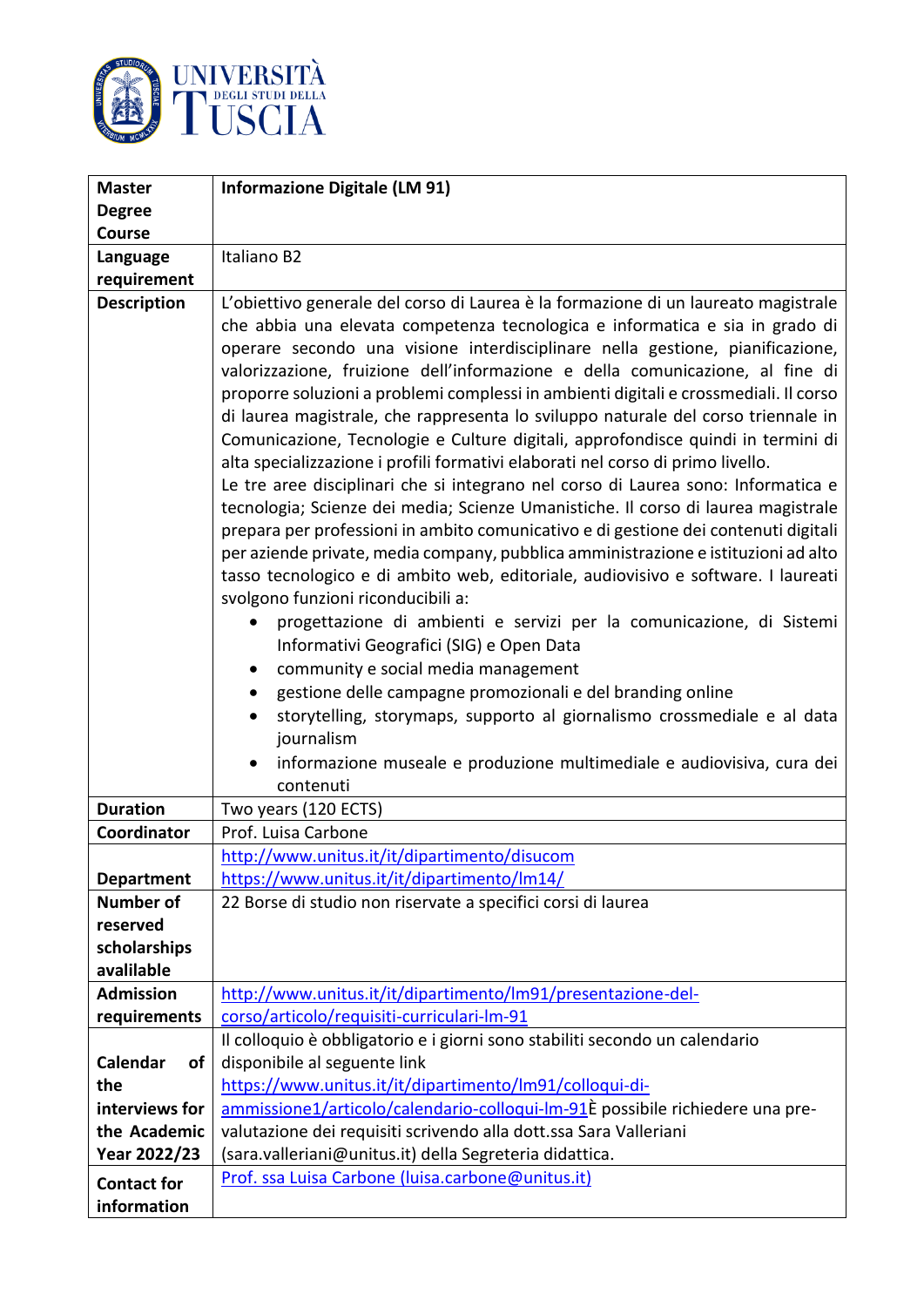

| <b>Master Degree</b>     | Archeologia e Storia dell'Arte, Tutela e Valorizzazione (LM2/LM89)                         |
|--------------------------|--------------------------------------------------------------------------------------------|
| Course                   |                                                                                            |
| Language<br>requirement  | Italiano B2                                                                                |
| <b>Description</b>       | Il corso magistrale si suddivide in due distinte aree, una archeologica, l'altra           |
|                          | storico artistica. In entrambi offre una formazione multidisciplinare che nel              |
|                          | settore archeologico va dalla preistoria al medioevo, in quello storico artistico si       |
|                          | occupa di fenomeni che vanno dalla tarda antichità fino al presente.                       |
|                          | I laureati del nostro corso potranno lavorare nel campo della tutela nel settore           |
|                          | pubblico (Stato, Regioni, Comuni); nel settore privato potranno lavorare nel               |
|                          | settore dell'archeologia preventiva, nell'organizzazione di mostre, nell'editoria          |
|                          | specializzata.                                                                             |
| <b>Duration</b>          | Two years (120 ECTS)                                                                       |
| Coordinator              | Inserire nome del Presidente del Corso                                                     |
|                          | Prof. Enrico Parlato parlato@unitus.it                                                     |
|                          | <b>DISTU</b>                                                                               |
|                          | https://www.unitus.it/it/dipartimento/distu/corsi-di-laurea-                               |
| <b>Department</b>        | magistrale2/articolo/offerta-formativa-aa2016-2017                                         |
| <b>Number of</b>         | 22 Borse di studio non riservate a specifici corsi di laurea                               |
| reserved<br>scholarships |                                                                                            |
| avalilable               |                                                                                            |
|                          | https://www.unitus.it/public/platforms/11/cke_contents/8597/66aef473-bd72-                 |
|                          | 4391-add9-                                                                                 |
|                          | a2f956cdb6f5 Prerequisiti%20di%20ammissione%20ed%20esami%20LM2-                            |
|                          | 89%20(luglio%202020).pdf                                                                   |
|                          | Per accedere ad uno dei percorsi del corso di laurea magistrale occorre avere              |
|                          | conseguito la laurea triennale (o titolo equipollente) avendo superato esami di            |
|                          | ambito archeologico o storico-artistico (a seconda del percorso scelto) per almeno         |
|                          | <b>20 CFU.</b>                                                                             |
|                          | La verifica della preparazione dello studente, del possesso dei requisiti curriculari      |
| <b>Admission</b>         | e linguistici verranno verificate attraverso un colloquio di ammissione, con una           |
| requirements             | commissione designata a tale scopo e composta dai docenti del corso.                       |
| Calendar of the          | I colloqui di pre-ammissione sono fissati nei giorni 13 aprile e 5 maggio, sempre          |
| interviews<br>for        | alle ore 15.                                                                               |
| Academic<br>the          | Per inviare i certificati degli esami svolti durante la triennale e prenotare il colloquii |
| Year 2022/23             | contattare la signora Doriana Taurchini, dtaurchini@unitus.it                              |
| <b>Contact for</b>       | Sign. Doriana Taurchini dtaurchini@unitus.it                                               |
| information              |                                                                                            |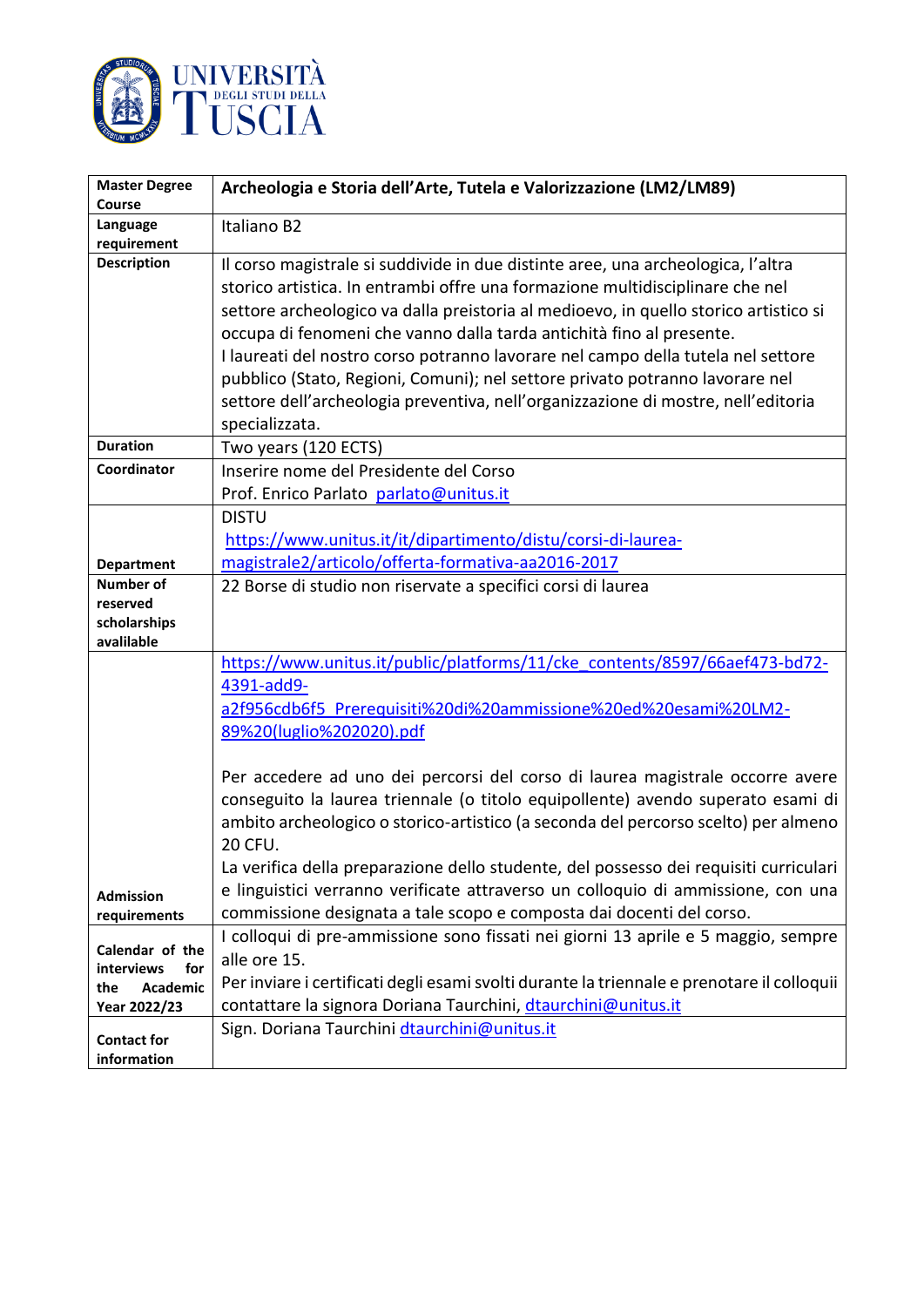

| <b>Master</b><br><b>Degree</b>                                                        | Scienze della politica, della sicurezza internazionale e della comunicazione pubblica                                                                                                                                                                                                                                                                                                                                                                                                                                                                                                                                                                                                                                                                                                                                                                                                                                                                                                                                                                                                                                                                                                                                                                                                                                                                                                                                                                                                                                                                                                                                                            |
|---------------------------------------------------------------------------------------|--------------------------------------------------------------------------------------------------------------------------------------------------------------------------------------------------------------------------------------------------------------------------------------------------------------------------------------------------------------------------------------------------------------------------------------------------------------------------------------------------------------------------------------------------------------------------------------------------------------------------------------------------------------------------------------------------------------------------------------------------------------------------------------------------------------------------------------------------------------------------------------------------------------------------------------------------------------------------------------------------------------------------------------------------------------------------------------------------------------------------------------------------------------------------------------------------------------------------------------------------------------------------------------------------------------------------------------------------------------------------------------------------------------------------------------------------------------------------------------------------------------------------------------------------------------------------------------------------------------------------------------------------|
| Course                                                                                | (LM62, corso interdipartimentale DISTU-DEIM)                                                                                                                                                                                                                                                                                                                                                                                                                                                                                                                                                                                                                                                                                                                                                                                                                                                                                                                                                                                                                                                                                                                                                                                                                                                                                                                                                                                                                                                                                                                                                                                                     |
| Language<br>requirem<br>ent                                                           | Italiano B2                                                                                                                                                                                                                                                                                                                                                                                                                                                                                                                                                                                                                                                                                                                                                                                                                                                                                                                                                                                                                                                                                                                                                                                                                                                                                                                                                                                                                                                                                                                                                                                                                                      |
| <b>Descripti</b><br>on                                                                | Il corso è progettato per per offrire a laureati triennali di altri corsi di studio di approfondire<br>conoscenze in un campo di interessi vicino alla loro precedente formazione. Infatti, il corso<br>magistrale Scienze della politica, della sicurezza internazionale e della comunicazione<br>pubblica offre un approccio multidisciplinare, in cui i temi della politica, dell'economia, del<br>diritto, della sociologia e della storia interagiscono con l'area dei linguaggi della<br>comunicazione pubblica, l'area delle relazioni internazionali e della geopolitica, l'area della<br>sicurezza interna e internazionale.<br>Il corso magistrale Scienze della politica, della sicurezza internazionale e della<br>comunicazione pubblica offre un approccio multidisciplinare, in cui i temi della politica,<br>dell'economia, del diritto, della sociologia e della storia interagiscono con l'area dei<br>linguaggi della comunicazione pubblica, l'area delle relazioni internazionali e della<br>geopolitica, l'area della sicurezza interna e internazionale. Inoltre, il corso riserva un<br>congruo spazio alla conoscenza di due lingue straniere (l'inglese e una seconda lingua della<br>UE), al fine di far acquisire agli studenti delle competenze indispensabili per svolgere con<br>padronanza gli impieghi professionali ai quali il corso magistrale prepara. Il percorso di studi<br>biennale si articola in due curricula.<br>http://www.unitus.it/it/dipartimento/distu/scienze-della-politica-della-sicurezza-<br>internazionale-e-della-comunicazione-pubblica-lm62/articolo/presentazione-del-corso-<br>Im62 |
| <b>Duration</b>                                                                       | Two years (120 ECTS)                                                                                                                                                                                                                                                                                                                                                                                                                                                                                                                                                                                                                                                                                                                                                                                                                                                                                                                                                                                                                                                                                                                                                                                                                                                                                                                                                                                                                                                                                                                                                                                                                             |
| Coordina<br>tor                                                                       | Prof. Giacomo Branca                                                                                                                                                                                                                                                                                                                                                                                                                                                                                                                                                                                                                                                                                                                                                                                                                                                                                                                                                                                                                                                                                                                                                                                                                                                                                                                                                                                                                                                                                                                                                                                                                             |
| <b>Departm</b><br>ent                                                                 | http://www.unitus.it/it/dipartimento/distu                                                                                                                                                                                                                                                                                                                                                                                                                                                                                                                                                                                                                                                                                                                                                                                                                                                                                                                                                                                                                                                                                                                                                                                                                                                                                                                                                                                                                                                                                                                                                                                                       |
| <b>Number</b><br>οf<br>reserved<br>scholarsh<br>ips<br>avalilable                     | 22 Borse di studio non riservate a specifici corsi di laurea                                                                                                                                                                                                                                                                                                                                                                                                                                                                                                                                                                                                                                                                                                                                                                                                                                                                                                                                                                                                                                                                                                                                                                                                                                                                                                                                                                                                                                                                                                                                                                                     |
| <b>Admissio</b><br>n<br>requirem<br>ents                                              | http://www.unitus.it/public/platforms/11/cke contents/2567/Linee%20guida iscrizioni r<br>iconoscimento%20crediti LM62 7-10-21-rev.%201-2-22.pdf                                                                                                                                                                                                                                                                                                                                                                                                                                                                                                                                                                                                                                                                                                                                                                                                                                                                                                                                                                                                                                                                                                                                                                                                                                                                                                                                                                                                                                                                                                  |
| Calendar<br>of<br>the<br>interview<br>s for the<br><b>Academic</b><br>Year<br>2022/23 | Send an email to <b>branca@unitus.it</b> to book your admission interview                                                                                                                                                                                                                                                                                                                                                                                                                                                                                                                                                                                                                                                                                                                                                                                                                                                                                                                                                                                                                                                                                                                                                                                                                                                                                                                                                                                                                                                                                                                                                                        |
| Contact<br>for info                                                                   | branca@unitus.it                                                                                                                                                                                                                                                                                                                                                                                                                                                                                                                                                                                                                                                                                                                                                                                                                                                                                                                                                                                                                                                                                                                                                                                                                                                                                                                                                                                                                                                                                                                                                                                                                                 |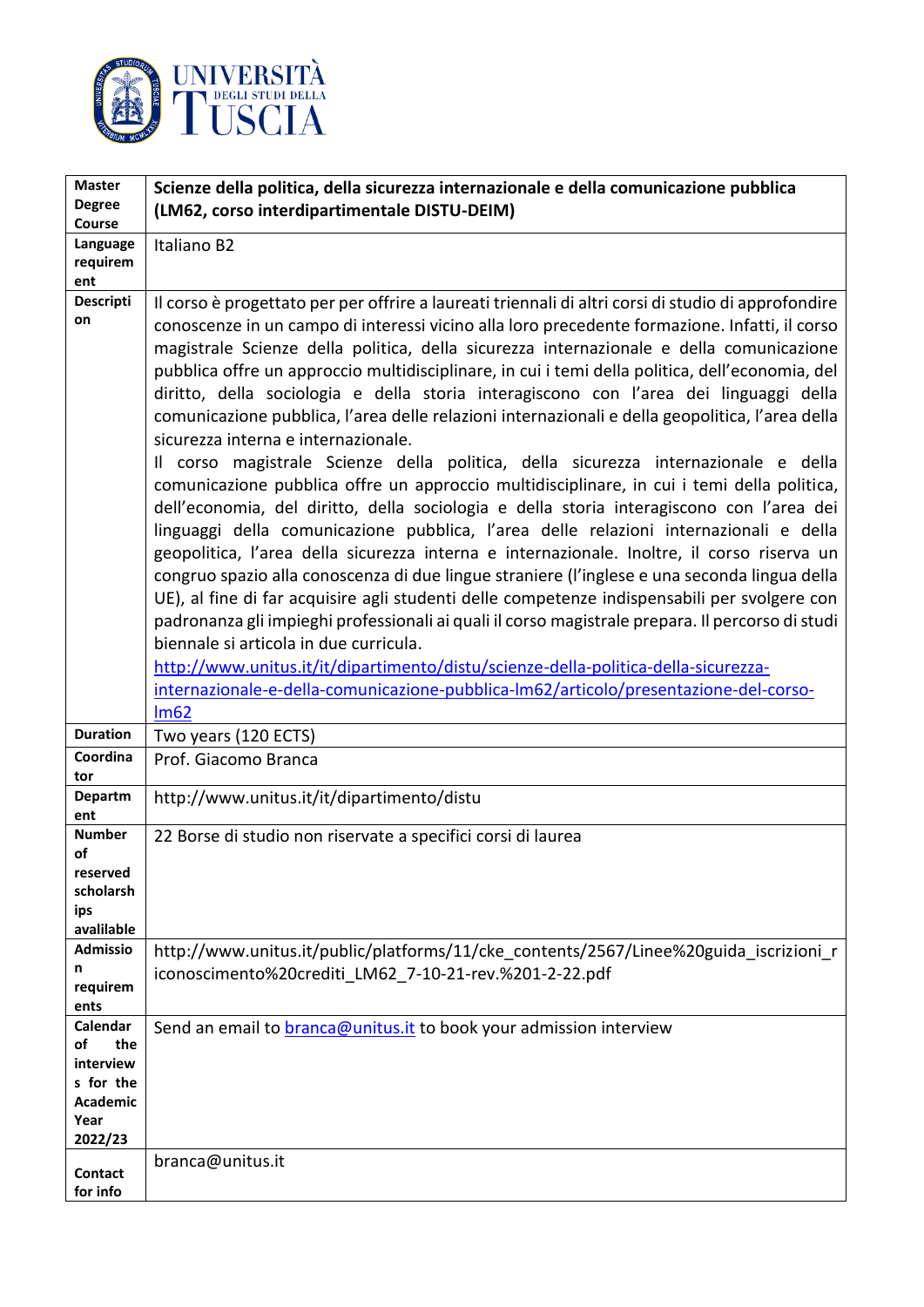

| <b>Master</b>                          | Amministrazione Finanza e Controllo (LM77)                                                                                                                                                                                                                                                                                                                                                                                                                                                                                                                                                                                                                                                                                                                                                                                                                                                                                                                                                                                                                                                                                                                                                                                                                                                                         |
|----------------------------------------|--------------------------------------------------------------------------------------------------------------------------------------------------------------------------------------------------------------------------------------------------------------------------------------------------------------------------------------------------------------------------------------------------------------------------------------------------------------------------------------------------------------------------------------------------------------------------------------------------------------------------------------------------------------------------------------------------------------------------------------------------------------------------------------------------------------------------------------------------------------------------------------------------------------------------------------------------------------------------------------------------------------------------------------------------------------------------------------------------------------------------------------------------------------------------------------------------------------------------------------------------------------------------------------------------------------------|
| <b>Degree</b>                          | Marketing e Qualità (LM77)                                                                                                                                                                                                                                                                                                                                                                                                                                                                                                                                                                                                                                                                                                                                                                                                                                                                                                                                                                                                                                                                                                                                                                                                                                                                                         |
| Course<br>Language                     | Italiano B2                                                                                                                                                                                                                                                                                                                                                                                                                                                                                                                                                                                                                                                                                                                                                                                                                                                                                                                                                                                                                                                                                                                                                                                                                                                                                                        |
| requirement                            |                                                                                                                                                                                                                                                                                                                                                                                                                                                                                                                                                                                                                                                                                                                                                                                                                                                                                                                                                                                                                                                                                                                                                                                                                                                                                                                    |
| <b>Description</b>                     | Il corso di laurea in Amministrazione Finanza e Controllo fornisce agli studenti<br>conoscenze avanzate in ambito aziendale, giuridico, statistico-matematico ed<br>economico, in modo che siano in grado di affrontare le problematiche aziendali in<br>un'ottica integrata. Il corso di laurea è articolato in tre curricula:<br>Amministrazione e controllo (per professionisti in ambito aziendale e dei servizi<br>professionali);<br>Finanza (per esperti specializzati in ambito finanziario);<br>Metodi Quantitativi ed Analisi Economica (per esperti in ambito economico e statistico).<br>Il percorso formativo prevede lo svolgimento di attività professionalizzanti in imprese,<br>società di consulenza direzionale, enti di ricerca o Authority di controllo.<br>https://unitusorienta.unitus.it/course/amministrazione-finanza-e-controllo/.<br>Il corso di laurea in Marketing e Qualità si pone l'obiettivo di formare risorse umane per<br>una società in rapido e profondo cambiamento, in grado di aiutare le aziende a cogliere<br>opportunità e gestire vincoli della digital transformation e della sostenibilità ambientale,<br>in possesso di un ampio portafoglio di principi, metodi e strumenti per affrontare con<br>consapevolezza e successo la sfida della competizione globale. |
| <b>Duration</b>                        | https://unitusorienta.unitus.it/course/marketing-e-qualita/<br>Two years (120 ECTS)                                                                                                                                                                                                                                                                                                                                                                                                                                                                                                                                                                                                                                                                                                                                                                                                                                                                                                                                                                                                                                                                                                                                                                                                                                |
| Coordinator                            | Prof. Alessio Maria Braccini abraccini@unitus.it                                                                                                                                                                                                                                                                                                                                                                                                                                                                                                                                                                                                                                                                                                                                                                                                                                                                                                                                                                                                                                                                                                                                                                                                                                                                   |
| <b>Department</b>                      | http://www.unitus.it/it/dipartimento/deim                                                                                                                                                                                                                                                                                                                                                                                                                                                                                                                                                                                                                                                                                                                                                                                                                                                                                                                                                                                                                                                                                                                                                                                                                                                                          |
| <b>Number of</b>                       | 22 Borse di studio non riservate a specifici corsi di laurea                                                                                                                                                                                                                                                                                                                                                                                                                                                                                                                                                                                                                                                                                                                                                                                                                                                                                                                                                                                                                                                                                                                                                                                                                                                       |
| reserved<br>scholarships<br>avalilable |                                                                                                                                                                                                                                                                                                                                                                                                                                                                                                                                                                                                                                                                                                                                                                                                                                                                                                                                                                                                                                                                                                                                                                                                                                                                                                                    |
| <b>Admission</b><br>requirements       | http://www.unitus.it/it/dipartimento/deim-economia/amm-finanza-controllo-econ-<br>deim/articolo/requisiti-accesso-afc-econ-deim                                                                                                                                                                                                                                                                                                                                                                                                                                                                                                                                                                                                                                                                                                                                                                                                                                                                                                                                                                                                                                                                                                                                                                                    |
| Calendar<br>of                         | Send an email to abraccini@unitus.it to book the admission interview                                                                                                                                                                                                                                                                                                                                                                                                                                                                                                                                                                                                                                                                                                                                                                                                                                                                                                                                                                                                                                                                                                                                                                                                                                               |
| the                                    |                                                                                                                                                                                                                                                                                                                                                                                                                                                                                                                                                                                                                                                                                                                                                                                                                                                                                                                                                                                                                                                                                                                                                                                                                                                                                                                    |
| interviews<br>the<br>for               |                                                                                                                                                                                                                                                                                                                                                                                                                                                                                                                                                                                                                                                                                                                                                                                                                                                                                                                                                                                                                                                                                                                                                                                                                                                                                                                    |
| <b>Academic</b>                        |                                                                                                                                                                                                                                                                                                                                                                                                                                                                                                                                                                                                                                                                                                                                                                                                                                                                                                                                                                                                                                                                                                                                                                                                                                                                                                                    |
| Year 2022/23                           |                                                                                                                                                                                                                                                                                                                                                                                                                                                                                                                                                                                                                                                                                                                                                                                                                                                                                                                                                                                                                                                                                                                                                                                                                                                                                                                    |
| <b>Contact for</b><br>info             | abraccini@unitus.it                                                                                                                                                                                                                                                                                                                                                                                                                                                                                                                                                                                                                                                                                                                                                                                                                                                                                                                                                                                                                                                                                                                                                                                                                                                                                                |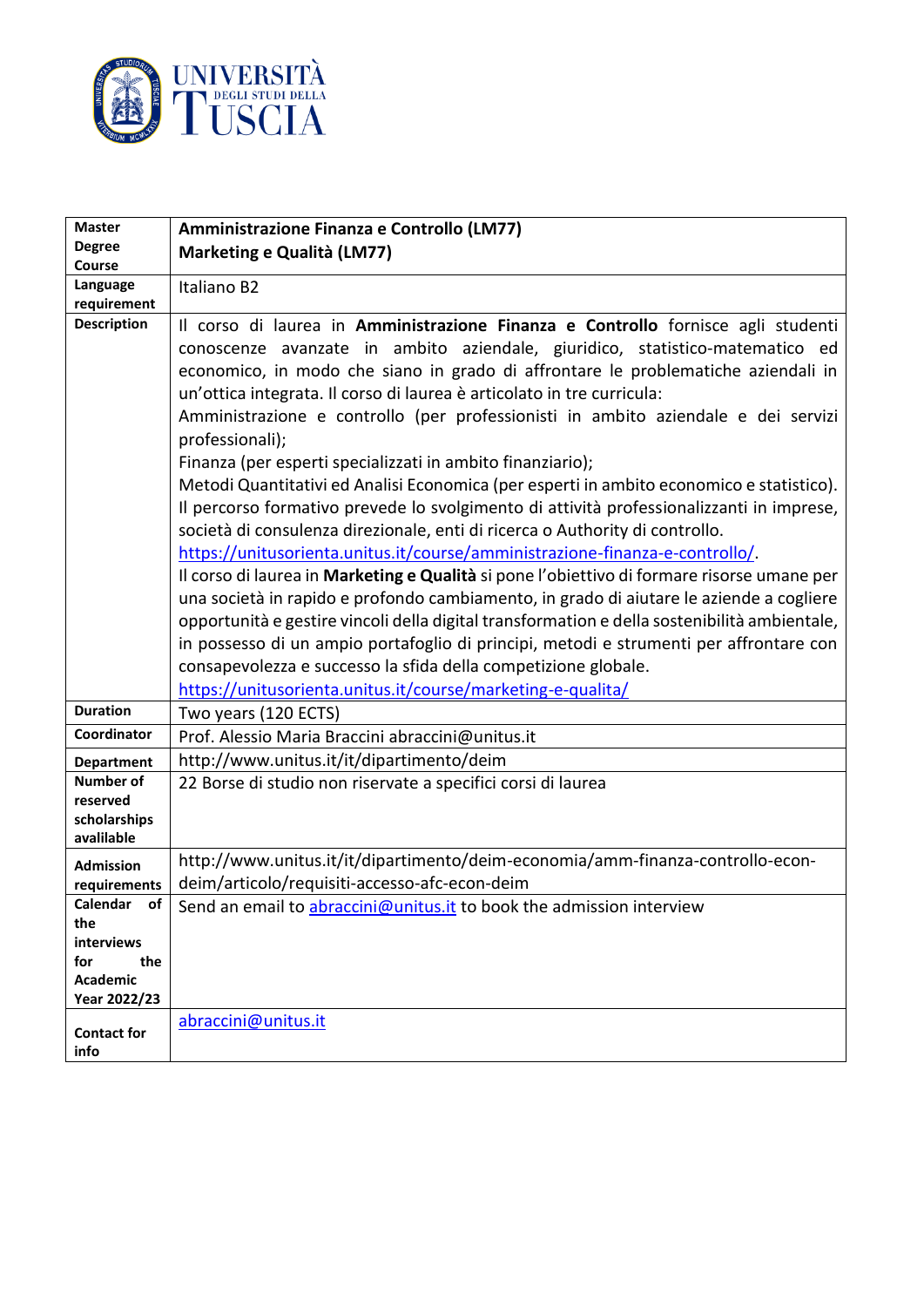

# **Science & Technology:**

| <b>Master Degree</b>                   | Laurea Magistrale in Scienze Agrarie e Ambientali (LM69)                                                                                                                                                                                                                                                                                                                                                                                                                                                                                                                                                                                                                                                                                                                                                                                                                                                                                                                                                                                                                                                                                                                                                                                                                                                                                                                                                                                                                                                                                                                                                                                                                                                                                                                                                                                                                                                                                                               |
|----------------------------------------|------------------------------------------------------------------------------------------------------------------------------------------------------------------------------------------------------------------------------------------------------------------------------------------------------------------------------------------------------------------------------------------------------------------------------------------------------------------------------------------------------------------------------------------------------------------------------------------------------------------------------------------------------------------------------------------------------------------------------------------------------------------------------------------------------------------------------------------------------------------------------------------------------------------------------------------------------------------------------------------------------------------------------------------------------------------------------------------------------------------------------------------------------------------------------------------------------------------------------------------------------------------------------------------------------------------------------------------------------------------------------------------------------------------------------------------------------------------------------------------------------------------------------------------------------------------------------------------------------------------------------------------------------------------------------------------------------------------------------------------------------------------------------------------------------------------------------------------------------------------------------------------------------------------------------------------------------------------------|
| Course                                 |                                                                                                                                                                                                                                                                                                                                                                                                                                                                                                                                                                                                                                                                                                                                                                                                                                                                                                                                                                                                                                                                                                                                                                                                                                                                                                                                                                                                                                                                                                                                                                                                                                                                                                                                                                                                                                                                                                                                                                        |
| Language<br>requirement                | Italiano B2                                                                                                                                                                                                                                                                                                                                                                                                                                                                                                                                                                                                                                                                                                                                                                                                                                                                                                                                                                                                                                                                                                                                                                                                                                                                                                                                                                                                                                                                                                                                                                                                                                                                                                                                                                                                                                                                                                                                                            |
| <b>Description</b>                     | Il corso di studio forma un laureato Magistrale con conoscenze e competenze<br>approfondite e specialistiche relative alle produzioni vegetali e zootecniche, finalizzate<br>alla progettazione e gestione dell'innovazione della produzione agraria, qualitativa e<br>quantitativa, con un approccio sistemico tale da coniugare conoscenze ed esigenze<br>biologiche con risorse aziendali e territoriali, mezzi tecnici e sostenibilità ambientale.<br>Il percorso formativo si articola in una base comune ed in delle basi specialistiche<br>acquisibili in tre profili. Gli insegnamenti di base comune affrontano i temi della<br>metodologia di ricerca in agricoltura, della innovazione e gestione dei sistemi agrari e<br>zootecnici, delle strategie ecosostenibili nella protezione delle colture, della<br>microbiologia rizosferica, dell'ottenimento di prodotti vegetali di qualità, delle<br>politiche agricole, della gestione delle aziende e dell'analisi degli investimenti, della<br>meccanizzazione agricola, dell'assetto e sicurezza del territorio e sicurezza del lavoro.<br>L'acquisizione di conoscenze e competenze specialistiche avverrà nel secondo anno<br>con:<br>- il profilo colturale: l'ottenimento di prodotti vegetali di qualità, il miglioramento<br>genetico, le colture orticole, la frutticoltura e la viticoltura;<br>- il profilo economico territoriale: l'ottimizzare la pianificazione territoriale, la sicurezza<br>del lavoro in agricoltura e a politica di sviluppo dei territori rurali;<br>- il profilo zootecnico: la ottimizzazione della produzione e conservazione dei foraggi,<br>per acquisire conoscenze sulla scienza e sulla gestione dei principali sistemi<br>zootecnici, con particolare riferimento alla alimentazione e al benesserere animale e<br>alla qualità dei prodotti di origine animale.<br>https://unitusorienta.unitus.it/en/course/agricultural-and-environmental-sciences-<br>sc/ |
| <b>Duration</b>                        | Two years (120 ECTS)                                                                                                                                                                                                                                                                                                                                                                                                                                                                                                                                                                                                                                                                                                                                                                                                                                                                                                                                                                                                                                                                                                                                                                                                                                                                                                                                                                                                                                                                                                                                                                                                                                                                                                                                                                                                                                                                                                                                                   |
| Coordinator                            | Prof. Roberto Mancinelli                                                                                                                                                                                                                                                                                                                                                                                                                                                                                                                                                                                                                                                                                                                                                                                                                                                                                                                                                                                                                                                                                                                                                                                                                                                                                                                                                                                                                                                                                                                                                                                                                                                                                                                                                                                                                                                                                                                                               |
| <b>Department</b>                      | http://www.unitus.it/it/dipartimento/dafne/scienze-agrarie-e-ambientali1/articolo/presentazione11                                                                                                                                                                                                                                                                                                                                                                                                                                                                                                                                                                                                                                                                                                                                                                                                                                                                                                                                                                                                                                                                                                                                                                                                                                                                                                                                                                                                                                                                                                                                                                                                                                                                                                                                                                                                                                                                      |
| Number of                              | 22 Borse di studio non riservate a specifici corsi di laurea                                                                                                                                                                                                                                                                                                                                                                                                                                                                                                                                                                                                                                                                                                                                                                                                                                                                                                                                                                                                                                                                                                                                                                                                                                                                                                                                                                                                                                                                                                                                                                                                                                                                                                                                                                                                                                                                                                           |
| reserved                               |                                                                                                                                                                                                                                                                                                                                                                                                                                                                                                                                                                                                                                                                                                                                                                                                                                                                                                                                                                                                                                                                                                                                                                                                                                                                                                                                                                                                                                                                                                                                                                                                                                                                                                                                                                                                                                                                                                                                                                        |
| scholarships<br>avalilable             |                                                                                                                                                                                                                                                                                                                                                                                                                                                                                                                                                                                                                                                                                                                                                                                                                                                                                                                                                                                                                                                                                                                                                                                                                                                                                                                                                                                                                                                                                                                                                                                                                                                                                                                                                                                                                                                                                                                                                                        |
| <b>Admission</b>                       | http://www.unitus.it/it/dipartimento/dafne/scienze-agrarie-e-ambientali1/articolo/prerequisiti-di-                                                                                                                                                                                                                                                                                                                                                                                                                                                                                                                                                                                                                                                                                                                                                                                                                                                                                                                                                                                                                                                                                                                                                                                                                                                                                                                                                                                                                                                                                                                                                                                                                                                                                                                                                                                                                                                                     |
| requirements                           | ammissione-ed-esami4                                                                                                                                                                                                                                                                                                                                                                                                                                                                                                                                                                                                                                                                                                                                                                                                                                                                                                                                                                                                                                                                                                                                                                                                                                                                                                                                                                                                                                                                                                                                                                                                                                                                                                                                                                                                                                                                                                                                                   |
| Calendar of the                        | 29/4/2022                                                                                                                                                                                                                                                                                                                                                                                                                                                                                                                                                                                                                                                                                                                                                                                                                                                                                                                                                                                                                                                                                                                                                                                                                                                                                                                                                                                                                                                                                                                                                                                                                                                                                                                                                                                                                                                                                                                                                              |
| <b>interviews</b><br>for               | indirizzo email a cui richiedere il link per l'intervista e inviare i certificati degli esami                                                                                                                                                                                                                                                                                                                                                                                                                                                                                                                                                                                                                                                                                                                                                                                                                                                                                                                                                                                                                                                                                                                                                                                                                                                                                                                                                                                                                                                                                                                                                                                                                                                                                                                                                                                                                                                                          |
| <b>Academic</b><br>the<br>Year 2022/23 | svolti durante la triennale: mancinel@unitus.it                                                                                                                                                                                                                                                                                                                                                                                                                                                                                                                                                                                                                                                                                                                                                                                                                                                                                                                                                                                                                                                                                                                                                                                                                                                                                                                                                                                                                                                                                                                                                                                                                                                                                                                                                                                                                                                                                                                        |
| <b>Contact for</b><br>information      | mancinel@unitus.it                                                                                                                                                                                                                                                                                                                                                                                                                                                                                                                                                                                                                                                                                                                                                                                                                                                                                                                                                                                                                                                                                                                                                                                                                                                                                                                                                                                                                                                                                                                                                                                                                                                                                                                                                                                                                                                                                                                                                     |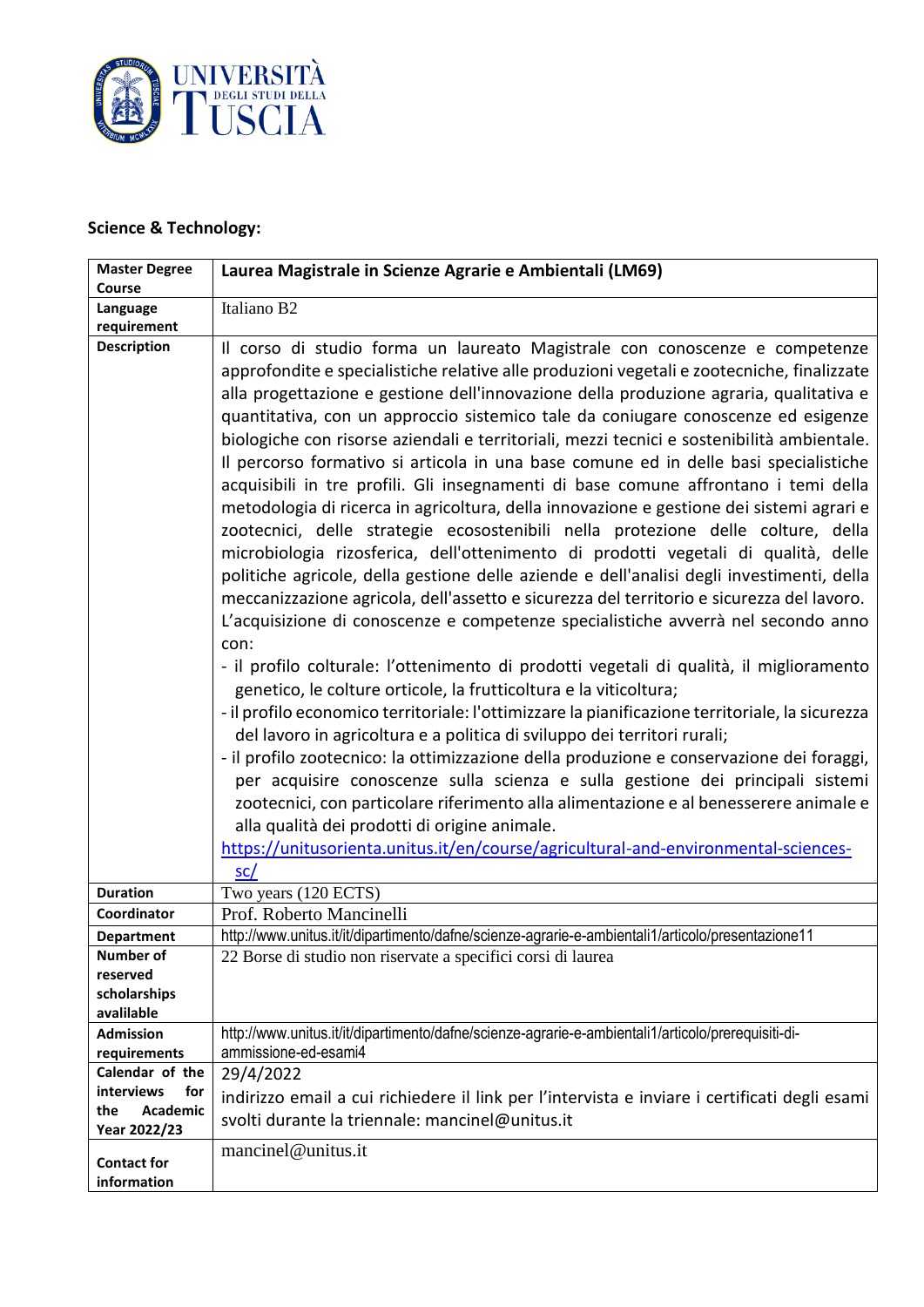

| <b>Master Degree</b><br><b>Course</b>                                                                | Biotecnologie per la Sicurezza e la Qualità Agro-alimentare (BioSiQuAl, LM-7)                                                                                                                                                                                                                                                                                                                                                                                                                                                                                                                                                                                                                                                                                                                                                                                                                                                                                                                                                  |
|------------------------------------------------------------------------------------------------------|--------------------------------------------------------------------------------------------------------------------------------------------------------------------------------------------------------------------------------------------------------------------------------------------------------------------------------------------------------------------------------------------------------------------------------------------------------------------------------------------------------------------------------------------------------------------------------------------------------------------------------------------------------------------------------------------------------------------------------------------------------------------------------------------------------------------------------------------------------------------------------------------------------------------------------------------------------------------------------------------------------------------------------|
| Language                                                                                             | Italiano B2                                                                                                                                                                                                                                                                                                                                                                                                                                                                                                                                                                                                                                                                                                                                                                                                                                                                                                                                                                                                                    |
| requirement                                                                                          |                                                                                                                                                                                                                                                                                                                                                                                                                                                                                                                                                                                                                                                                                                                                                                                                                                                                                                                                                                                                                                |
| <b>Description</b>                                                                                   | Gli obiettivi formativi specifici del CdLM sono di preparare laureati con approfondite<br>conoscenze degli aspetti scientifici che riguardano l'informazione genetica e la<br>regolazione dello sviluppo degli organismi, la biologia applicata che determina la<br>produzione vegetale e animale, le tecnologie avanzate per migliorare la sicurezza e la<br>qualità delle produzioni agrarie, nonché' per la tutela e il risanamento dell'ambiente ed<br>la produzione di biomolecole di origine naturale a medio ed alto valore aggiunto di<br>potenziale interesse salutistico.<br>Il corso ha sbocchi occupazionali nell'ambito della docenza, dell'imprenditoria,<br>della ricerca, della gestione aziendale, della certificazione di prodotto, della<br>cooperazione internazionale, del proseguimento degli studi presso Corsi di<br>Dottorato. I laureati in classe LM-7 possono accedere all'Albo Professionale dei<br>Dottori Agronomi e Forestali e a quello dei Biologi previo superamento<br>dell'Esame di Stato |
| <b>Duration</b>                                                                                      | Two years (120 ECTS)                                                                                                                                                                                                                                                                                                                                                                                                                                                                                                                                                                                                                                                                                                                                                                                                                                                                                                                                                                                                           |
| Coordinator                                                                                          | Prof. Andrea Mazzucato                                                                                                                                                                                                                                                                                                                                                                                                                                                                                                                                                                                                                                                                                                                                                                                                                                                                                                                                                                                                         |
|                                                                                                      | http://www.unitus.it/it/dipartimento/dafne/biotecnologie-per-la-sicurezza-e-la-                                                                                                                                                                                                                                                                                                                                                                                                                                                                                                                                                                                                                                                                                                                                                                                                                                                                                                                                                |
| <b>Department</b>                                                                                    | qualita-agroalimentare/articolo/presentazione35                                                                                                                                                                                                                                                                                                                                                                                                                                                                                                                                                                                                                                                                                                                                                                                                                                                                                                                                                                                |
| <b>Number of</b>                                                                                     | 22 Borse di studio non riservate a specifici corsi di laurea                                                                                                                                                                                                                                                                                                                                                                                                                                                                                                                                                                                                                                                                                                                                                                                                                                                                                                                                                                   |
| reserved<br>scholarships                                                                             |                                                                                                                                                                                                                                                                                                                                                                                                                                                                                                                                                                                                                                                                                                                                                                                                                                                                                                                                                                                                                                |
| avalilable                                                                                           |                                                                                                                                                                                                                                                                                                                                                                                                                                                                                                                                                                                                                                                                                                                                                                                                                                                                                                                                                                                                                                |
|                                                                                                      | http://www.unitus.it/it/dipartimento/dafne/biotecnologie-per-la-sicurezza-e-la-                                                                                                                                                                                                                                                                                                                                                                                                                                                                                                                                                                                                                                                                                                                                                                                                                                                                                                                                                |
|                                                                                                      | gualita-agroalimentare/articolo/prerequisiti-di-ammissione-ed-esami-                                                                                                                                                                                                                                                                                                                                                                                                                                                                                                                                                                                                                                                                                                                                                                                                                                                                                                                                                           |
| <b>Admission</b>                                                                                     | L'iscrizione al corso di Laurea Magistrale in Biotecnologie per la Sicurezza e la Qualità<br>Agro-alimentare (BioSiQuAl) è possibile a tutti i laureati delle classi di Biotecnologie,<br>Scienze biologiche, Scienze agrarie, Scienze e tecnologie alimentari. L'iscrizione è<br>subordinata alla presenza dei seguenti requisiti:<br>1. avere acquisito conoscenze di base nei seguenti settori scientifico-disciplinari o settori<br>ad essi affini: Matematica, Fisica, Chimica Generale, Chimica Organica e Biochimica, per<br>un totale complessivo minimo di 20 CFU.<br>2. avere conoscenze di base nell'utilizzazione di mezzi informatici;<br>3. avere conoscenza di almeno una lingua dell'Unione Europea, di norma l'inglese, oltre                                                                                                                                                                                                                                                                                 |
| requirements                                                                                         | l'italiano, tale da consentire la comprensione di testi scientifici.                                                                                                                                                                                                                                                                                                                                                                                                                                                                                                                                                                                                                                                                                                                                                                                                                                                                                                                                                           |
| Calendar of the<br>for<br><b>interviews</b><br>Academic<br>the<br>Year 2022/23<br><b>Contact for</b> | Data del colloquio: 6 maggio 2022, ore 13,00, modalità telematica.<br>Il colloquio va prenotato tramite compilazione del modulo di richiesta<br>(http://www.unitus.it/public/platforms/6/cke_contents/1955/Domanda%20pre-<br>iscrizione%20Laurea%20Magistrale%20(1).pdf) e invio, unitamente ai certificati di<br>laurea con esami in lingua italiana o inglese, alla segreteria studenti del DAFNE<br>(segrstuddafne@unitus.it)<br>Prof. Andrea Mazzucato (mazz@unitus.it)                                                                                                                                                                                                                                                                                                                                                                                                                                                                                                                                                    |
| information                                                                                          | Prof. Raffaele Cortignani (cortignani@unitus.it)                                                                                                                                                                                                                                                                                                                                                                                                                                                                                                                                                                                                                                                                                                                                                                                                                                                                                                                                                                               |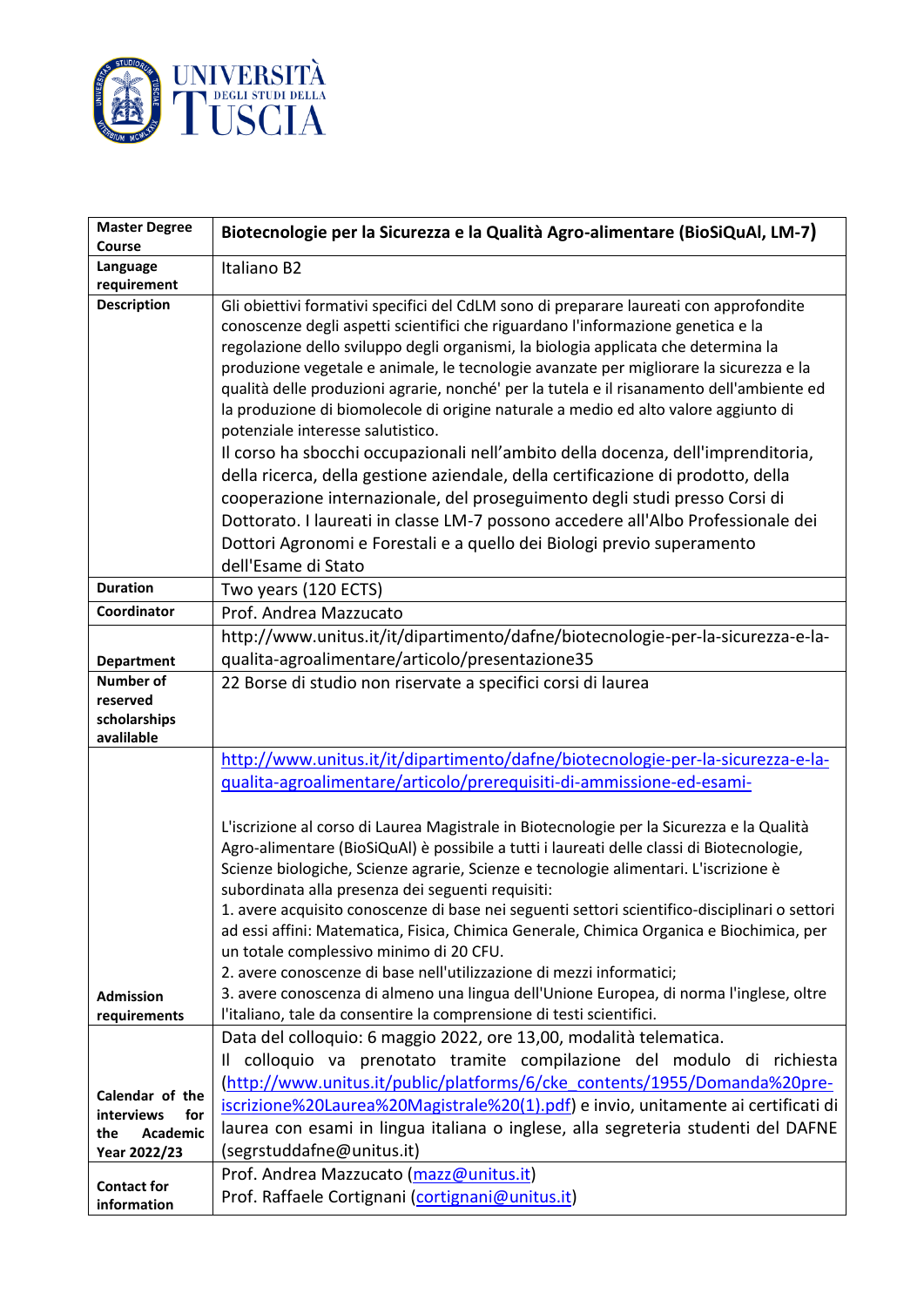

| <b>Master Degree</b>                                                           | Biologia ed Ecologia Marina (LM6)                                                                                                                                                                                                                                                                                                                                                                                                                                                                                                                                                                                                                                                                                                                                                                                                                                                                                                                                                                                                                                                                                                                                                                                                                                                                                                                                                                                                                               |
|--------------------------------------------------------------------------------|-----------------------------------------------------------------------------------------------------------------------------------------------------------------------------------------------------------------------------------------------------------------------------------------------------------------------------------------------------------------------------------------------------------------------------------------------------------------------------------------------------------------------------------------------------------------------------------------------------------------------------------------------------------------------------------------------------------------------------------------------------------------------------------------------------------------------------------------------------------------------------------------------------------------------------------------------------------------------------------------------------------------------------------------------------------------------------------------------------------------------------------------------------------------------------------------------------------------------------------------------------------------------------------------------------------------------------------------------------------------------------------------------------------------------------------------------------------------|
| <b>Course</b><br>Language                                                      | Italiano B2                                                                                                                                                                                                                                                                                                                                                                                                                                                                                                                                                                                                                                                                                                                                                                                                                                                                                                                                                                                                                                                                                                                                                                                                                                                                                                                                                                                                                                                     |
| requirement                                                                    |                                                                                                                                                                                                                                                                                                                                                                                                                                                                                                                                                                                                                                                                                                                                                                                                                                                                                                                                                                                                                                                                                                                                                                                                                                                                                                                                                                                                                                                                 |
| <b>Description</b>                                                             | Gli obiettivi formativi del corso mirano a formare una figura professionale di elevata<br>qualifica e specializzazione capace di affrontare problemi ambientali con un approccio<br>fortemente biologico, ma contemporaneamente in grado di abbracciare tutti i processi<br>ecologici che sono alla base della produzione dei beni e servizi che l'ambiente marino<br>offre alla società. Il percorso didattico è strutturato per formare la figura del biologo<br>ambientale marino, profilo professionale utile a conoscere, classificare e risolvere le<br>problematiche ambientali con approccio sistemico ed interdisciplinare, privilegiando le<br>competenze nella gestione e conservazione delle risorse biologiche dell'ambiente<br>marino sia costiero sia oceanico. Il percorso è finalizzato all'acquisizione di approfondite<br>conoscenze nel campo delle discipline biologiche ed ecologiche, sia di base sia applicate<br>all'ambiente marino; elementi di discipline applicate gestionali utili a contestualizzare<br>adeguatamente le risorse biologiche nel sistema ambientale di riferimento; metodi di<br>analisi mediante attività di laboratorio nei diversi settori disciplinari e specificatamente<br>nel campo della gestione sostenibile delle risorse della pesca; esperienze<br>professionalizzanti mediante attività formative esterne, quali tirocini, e interne, quali la<br>preparazione di una tesi a carattere sperimentale. |
| <b>Duration</b>                                                                | Two years (120 ECTS)                                                                                                                                                                                                                                                                                                                                                                                                                                                                                                                                                                                                                                                                                                                                                                                                                                                                                                                                                                                                                                                                                                                                                                                                                                                                                                                                                                                                                                            |
| Coordinator                                                                    | Inserire nome del Presidente del Corso Prof. Massimiliano Fenice                                                                                                                                                                                                                                                                                                                                                                                                                                                                                                                                                                                                                                                                                                                                                                                                                                                                                                                                                                                                                                                                                                                                                                                                                                                                                                                                                                                                |
| <b>Department</b>                                                              | http://www.unitus.it/it/dipartimento/deb/biologiaedecologiamarina-deb-bem-                                                                                                                                                                                                                                                                                                                                                                                                                                                                                                                                                                                                                                                                                                                                                                                                                                                                                                                                                                                                                                                                                                                                                                                                                                                                                                                                                                                      |
|                                                                                | 26/articolo/presentazionedelcorso-deb-bem                                                                                                                                                                                                                                                                                                                                                                                                                                                                                                                                                                                                                                                                                                                                                                                                                                                                                                                                                                                                                                                                                                                                                                                                                                                                                                                                                                                                                       |
| Number of<br>scholarships<br>avalilable                                        | 22 Borse di studio non riservate a specifici corsi di laurea                                                                                                                                                                                                                                                                                                                                                                                                                                                                                                                                                                                                                                                                                                                                                                                                                                                                                                                                                                                                                                                                                                                                                                                                                                                                                                                                                                                                    |
| <b>Admission</b><br>requirements                                               | 1. Gli studenti che intendono iscriversi al Corso di Laurea magistrale in Biologia ed<br>Ecologia Marina devono essere in possesso di diploma di laurea di primo livello o di<br>altro titolo conseguito all'estero riconosciuto idoneo in base alla normativa vigente.<br>2. Per l'accesso al Corso di Laurea è richiesto il possesso di almeno 32 CFU (crediti<br>formativi universitari) complessivi nelle discipline indicati come caratterizzanti<br>nell'ordinamento del Corso di Laurea magistrale: BOTANICA (BIO/01 e/o 02 e/o<br>03), ZOOLOGIA (BIO/05), ECOLOGIA (BIO/07), MICROBIOLOGIA (BIO/19),<br>avendo acquisito crediti in tutti i settori o in settori ad essi affini                                                                                                                                                                                                                                                                                                                                                                                                                                                                                                                                                                                                                                                                                                                                                                         |
| Calendar of the<br>for<br><b>interviews</b><br>Academic<br>the<br>Year 2022/23 | 21/4/2022-03/05/2022<br>Per Prenotare il colloquio inviare i certificati degli esami svolti durante la triennale<br>a didat.deb@unitus.it almeno 48H prima della data scelta.                                                                                                                                                                                                                                                                                                                                                                                                                                                                                                                                                                                                                                                                                                                                                                                                                                                                                                                                                                                                                                                                                                                                                                                                                                                                                   |
| <b>Contact for</b><br>information                                              | didat.deb@unitus.it<br>Fenice@unitus.it                                                                                                                                                                                                                                                                                                                                                                                                                                                                                                                                                                                                                                                                                                                                                                                                                                                                                                                                                                                                                                                                                                                                                                                                                                                                                                                                                                                                                         |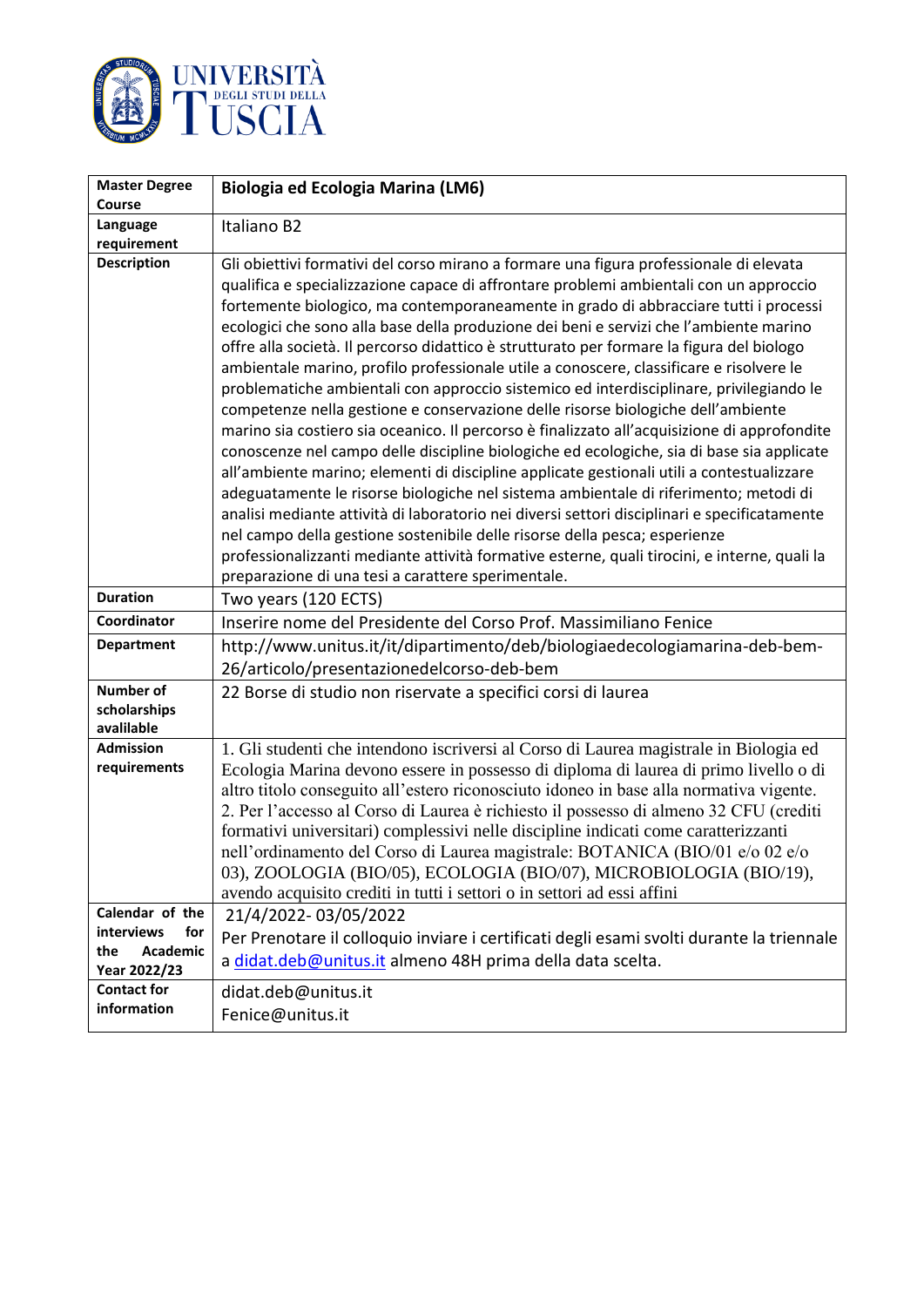

| <b>Master Degree</b>                                                    | Biologia Sperimentale e Bioinformatica (BiSBio - LM6)                                                                                                                                                                                                                                                                                                                                                                                                                                                                                                                                                                                                                                                                                                                                                                                                                                                                                                                                                                                                                                                                                                                                                                                                                                                                                  |
|-------------------------------------------------------------------------|----------------------------------------------------------------------------------------------------------------------------------------------------------------------------------------------------------------------------------------------------------------------------------------------------------------------------------------------------------------------------------------------------------------------------------------------------------------------------------------------------------------------------------------------------------------------------------------------------------------------------------------------------------------------------------------------------------------------------------------------------------------------------------------------------------------------------------------------------------------------------------------------------------------------------------------------------------------------------------------------------------------------------------------------------------------------------------------------------------------------------------------------------------------------------------------------------------------------------------------------------------------------------------------------------------------------------------------|
| <b>Course</b>                                                           |                                                                                                                                                                                                                                                                                                                                                                                                                                                                                                                                                                                                                                                                                                                                                                                                                                                                                                                                                                                                                                                                                                                                                                                                                                                                                                                                        |
| Language                                                                | Italiano B2                                                                                                                                                                                                                                                                                                                                                                                                                                                                                                                                                                                                                                                                                                                                                                                                                                                                                                                                                                                                                                                                                                                                                                                                                                                                                                                            |
| requirement                                                             |                                                                                                                                                                                                                                                                                                                                                                                                                                                                                                                                                                                                                                                                                                                                                                                                                                                                                                                                                                                                                                                                                                                                                                                                                                                                                                                                        |
| <b>Description</b>                                                      | Obiettivo principale del Corso di Laurea è quello di preparare figure professionali di alto<br>profilo culturale e metodologico, capaci di affrontare con approcci bioinformatici e<br>sperimentali temi complessi propri di vari settori centrali della biologia, come quello<br>biomolecolare, biochimico, genetico ed ecologico-evoluzionistico.<br>Saranno acquisite conoscenze approfondite nella gestione di dati high-throughput per<br>l'analisi e caratterizzazione delle macromolecole biologiche, di genomi-trascrittomi-<br>proteomi-interattomi, e in aree più specialistiche della biologia, con riferimento a<br>meccanismi molecolari per la comprensione del funzionamento degli organismi viventi e<br>a tecnologie emergenti per l'interpretazione di fenomeni biologici.<br>I laureati potranno svolgere: (i) attività di ricerca applicata in campo biologico,<br>biochimico, bioinformatico e genetico-biomolecolare in istituti di ricerca pubblici o<br>privati e nelle Università; (ii) attività professionali e di progetto in ambiti correlati con le<br>discipline biologiche nei settori dell'industria, della sanità o presso enti di servizi<br>informatici e genomici, industrie informatiche operanti negli ambiti della produzione di<br>software per applicazioni bioinformatiche o medico-cliniche |
| <b>Duration</b>                                                         | 2 anni (120 ECTS)                                                                                                                                                                                                                                                                                                                                                                                                                                                                                                                                                                                                                                                                                                                                                                                                                                                                                                                                                                                                                                                                                                                                                                                                                                                                                                                      |
| Coordinator                                                             | Prof. Sara Rinalducci                                                                                                                                                                                                                                                                                                                                                                                                                                                                                                                                                                                                                                                                                                                                                                                                                                                                                                                                                                                                                                                                                                                                                                                                                                                                                                                  |
| <b>Department</b>                                                       | Dipartimento di Scienze Ecologiche e Biologiche (www.deb.unitus.it)                                                                                                                                                                                                                                                                                                                                                                                                                                                                                                                                                                                                                                                                                                                                                                                                                                                                                                                                                                                                                                                                                                                                                                                                                                                                    |
| <b>Number of</b><br>reserved<br>scholarships<br>available               | 22 Borse di studio non riservate a specifici corsi di laurea                                                                                                                                                                                                                                                                                                                                                                                                                                                                                                                                                                                                                                                                                                                                                                                                                                                                                                                                                                                                                                                                                                                                                                                                                                                                           |
| <b>Admission</b><br>requirements                                        | Per essere ammessi al Corso di Laurea occorre essere in possesso di diploma di laurea di<br>primo livello in Biologia o titolo equipollente acquisito all'estero.<br>Per i laureati di altre classi, è richiesto il conseguimento di:<br>- almeno 12 CFU nei settori scientifico-disciplinari di matematica e fisica;<br>- almeno 12 CFU nei settori scientifico-disciplinari di chimica analitica, chimica generale<br>ed inorganica, chimica organica;<br>- un minimo di 36 CFU complessivi in almeno 6 dei seguenti settori scientifico-disciplinari:<br>botanica, anatomia comparata e citologia, ecologia, fisiologia, biochimica, biologia<br>molecolare, biologia applicata e genetica; potranno essere considerati anche CFU acquisiti<br>in discipline di settori appartenenti ad altre aree scientifiche, ma con contenuti equivalenti<br>a quelli degli insegnamenti di base nei settori sopra elencati.<br>L'ammissione è altresì subordinata all'accertamento dell'adeguata preparazione<br>personale che verrà effettuato mediante un colloquio di valutazione svolto dalla<br>Commissione Didattica del Corso di Studio.                                                                                                                                                                                                |
| Calendar of the<br>interviews<br>for<br>Academic<br>the<br>Year 2022/23 | 29 aprile 2022 (ore 10.00) - 6 Maggio 2022 (ore 15.00) on line su piattaforma Zoom o<br>Google Meet<br>Modalità di prenotazione: inviare una email all'indirizzo sara.r@unitus.it almeno 3 giorni<br>prima del colloquio indicando le proprie generalità (nome, cognome, data e luogo di<br>nascita, nazionalità, data scelta per il colloquio, telefono, titolo accademico posseduto) e<br>allegando i certificati degli esami svolti durante la carriera pregressa                                                                                                                                                                                                                                                                                                                                                                                                                                                                                                                                                                                                                                                                                                                                                                                                                                                                   |
| <b>Contact for</b><br>information                                       | sara.r@unitus.it                                                                                                                                                                                                                                                                                                                                                                                                                                                                                                                                                                                                                                                                                                                                                                                                                                                                                                                                                                                                                                                                                                                                                                                                                                                                                                                       |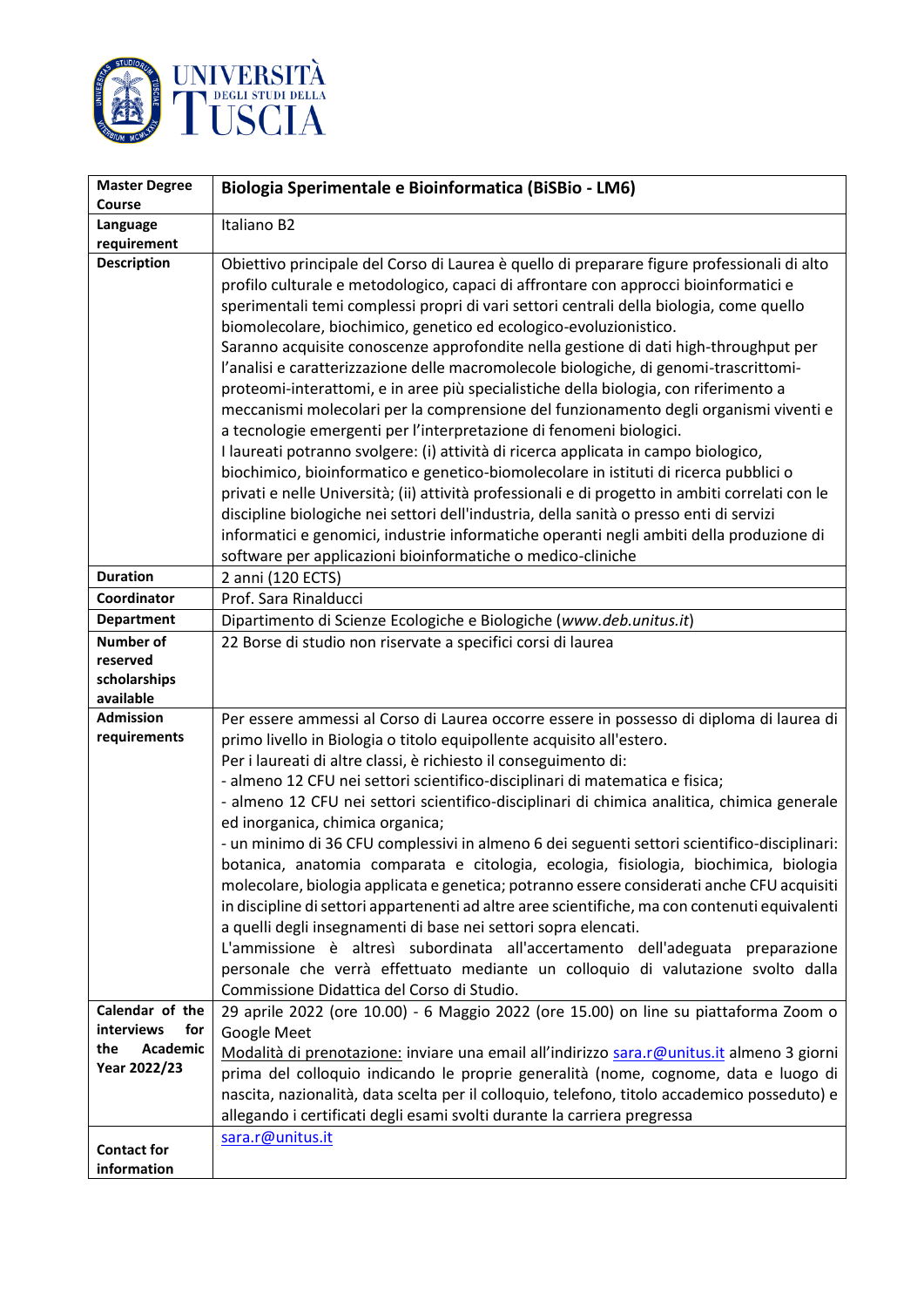

| <b>Master Degree</b>            | Scienze dell'alimentazione e della Nutrizione Umana (LM-61)                                    |
|---------------------------------|------------------------------------------------------------------------------------------------|
| Course                          |                                                                                                |
| Language<br>requirement         | Italiano B2                                                                                    |
| <b>Description</b>              | Questo Corso di Laurea Magistrale si pone l'obiettivo di formare un professionista             |
|                                 | nell'ambito della scienza della nutrizione umana con adeguate conoscenze di base e con         |
|                                 | competenze metodologiche necessarie per valutare lo stato di nutrizione di soggetti sani       |
|                                 | o patologici, conoscere in modo dettagliato le molecole presenti negli alimenti con            |
|                                 | funzioni chimiche, biochimiche, nutraceutiche e nutrigenetiche utili per l'organismo.          |
|                                 | Il corso prepara alla professione del biologo nutrizionista, in grado di determinare percorsi  |
|                                 | dietetici-nutrizionali per soggetti sani e patologici, e per la collettività specifica (mense  |
|                                 | scolastiche, ospedali, mense sportive). Inoltre, il laureato potrà svolgere professioni quali: |
|                                 | educatore alimentare, supervisore ed effettore dei controlli di qualità e sicurezza            |
|                                 | alimentare, collaboratore in programmi internazionali per la disponibilità alimentare in       |
|                                 | aree depresse, e ricercatore nell'ambito clinico-nutrizionale ed alimentare.                   |
|                                 | https://unitusorienta.unitus.it/course/scienze-dellalimentazione-e-della-                      |
|                                 | nutrizione-umana/                                                                              |
| <b>Duration</b>                 | Two years (120 ECTS)                                                                           |
| Coordinator                     | Prof. Nicolò Merendino                                                                         |
| <b>Department</b>               | http://www.unitus.it/it/dipartimento/deb/                                                      |
| Number of                       | 22 Borse di studio non riservate a specifici corsi di laurea                                   |
| reserved<br>scholarships        |                                                                                                |
| avalilable                      |                                                                                                |
|                                 | In order to be admitted to this two-year Master degree course, it is necessary to have a       |
| <b>Admission</b>                | Bachelor degree in biology or scientific field, or any qualification considered equivalent     |
| requirements                    | according to the law, even obtained abroad.                                                    |
| Calendar of the                 | The date for interviews are: 26 of April or 4 of May, sending an E-mail to                     |
| for<br><b>interviews</b>        | merendin@unitus.it together with documentations.                                               |
| Academic<br>the<br>Year 2022/23 |                                                                                                |
| <b>Contact for</b>              | Prof. Nicolò Merendino: merendin@unitus.it                                                     |
| information                     | Dr.ssa Lara Costantini: lara.cost@unitus.it                                                    |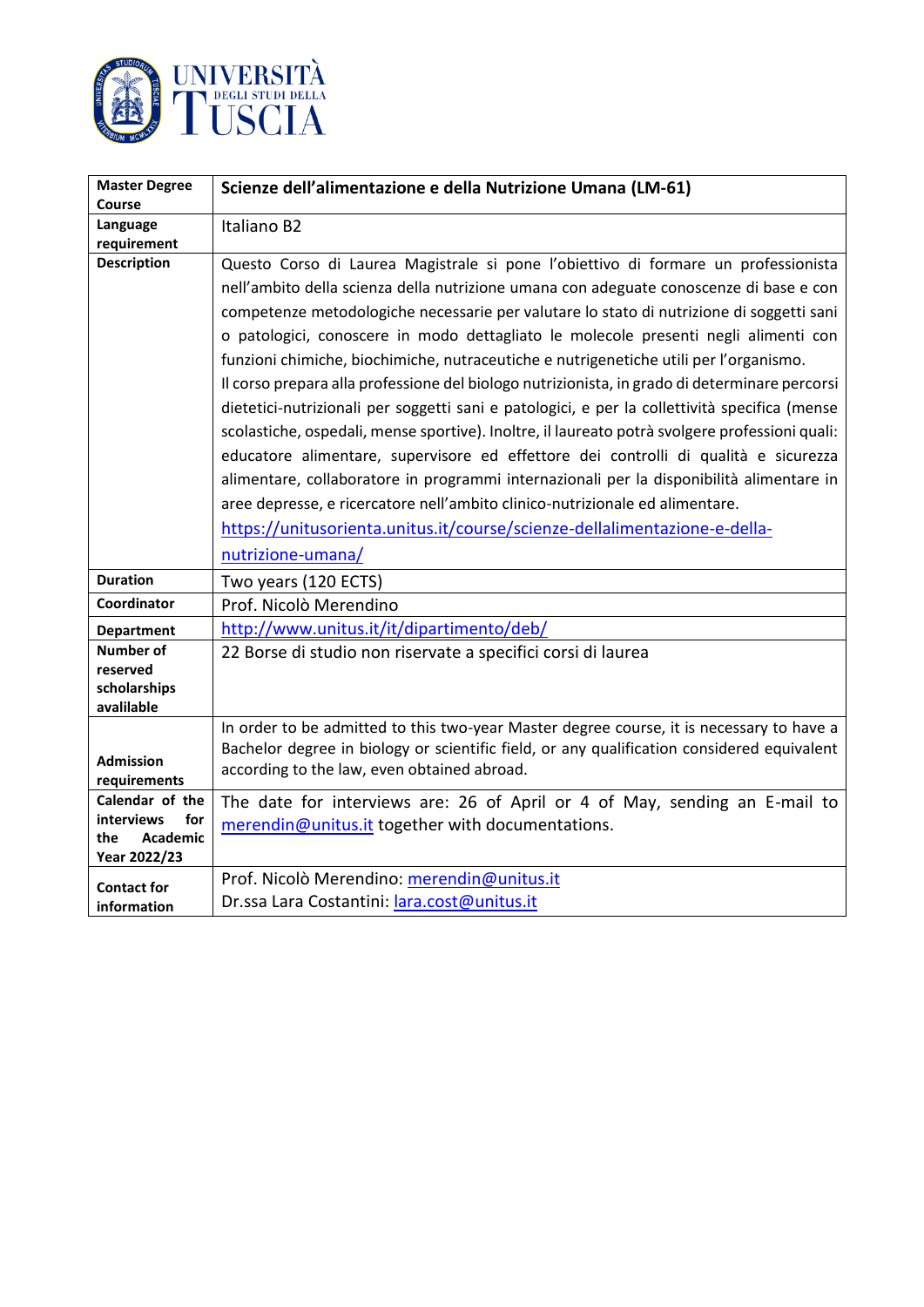

| <b>Master</b>                     |                                                                                           |
|-----------------------------------|-------------------------------------------------------------------------------------------|
| <b>Degree</b>                     | Conservazione e Restauro dell'Ambiente e delle Foreste (CRAF) (LM-73)                     |
| <b>Course</b>                     |                                                                                           |
| Language                          | Italiano B2                                                                               |
| requirement                       |                                                                                           |
| <b>Description</b>                | Il corso è stato progettato per fornire agli studenti, che diventeranno domani            |
|                                   | professionisti, soluzioni efficaci per operare in modo responsabile e sostenibile nei     |
|                                   | confronti dei territori e dell'ambiente nella gestione del problema della conservazione e |
|                                   | restauro delle risorse naturali e forestali.                                              |
| <b>Duration</b>                   | Two years (120 ECTS)                                                                      |
| Coordinator                       | Prof. Stefania Astolfi                                                                    |
| <b>Department</b>                 | http://www.unitus.it/it/dipartimento/dafne/conservazione-e-restauro-                      |
|                                   | dellambiente-e-delle-foreste-new/articolo/presentazione39                                 |
| <b>Number of</b>                  |                                                                                           |
| reserved                          | 22 Borse di studio non riservate a specifici corsi di laurea                              |
| scholarships                      |                                                                                           |
| avalilable                        |                                                                                           |
| <b>Admission</b>                  | L'accesso è consentito a coloro che siano in possesso di adeguate conoscenze sulle        |
|                                   | materie di base quali matematica, fisica, botanica, chimica, genetica, per non            |
| requirements                      | meno di 30 CFU.                                                                           |
| Calendar<br>of                    | 02/05/2022 ore 10.00                                                                      |
| the                               | Google Meet meet.google.com/gkb-piab-gjk                                                  |
| interviews for                    | modalità di prenotazione del colloquio: inviare una mail a sastolfi@unitus.it             |
| the Academic                      | Eventuale indirizzo email a cui inviare i certificati degli esami svolti durante la       |
| Year 2022/23                      | triennale: sastolfi@unitus.it                                                             |
| <b>Contact for</b><br>information | mcsimeone@unitus.it                                                                       |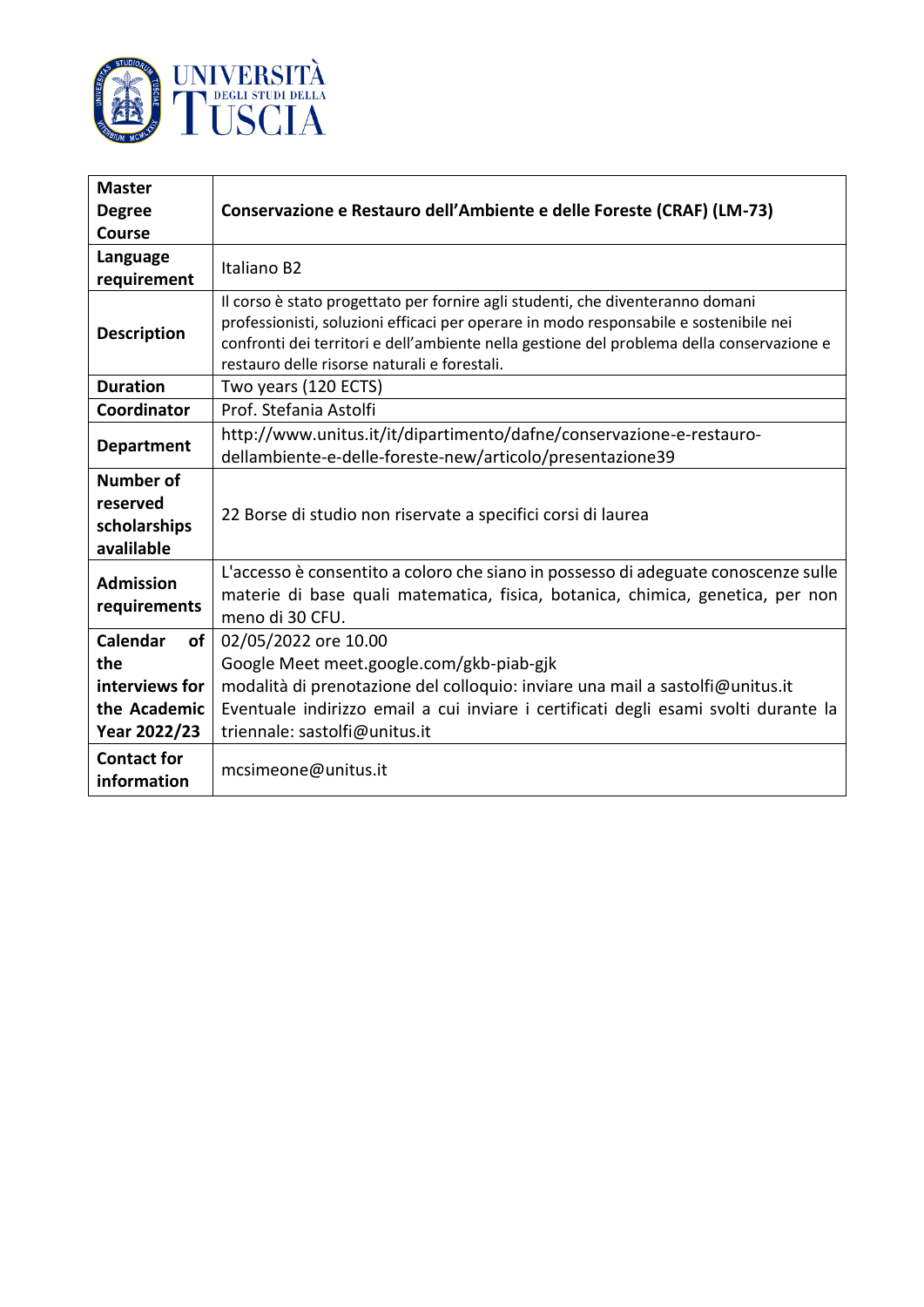

| <b>Master</b>      | Gestione digitale dell'agricoltura e del territorio montano (LM69/73)                                                                                               |
|--------------------|---------------------------------------------------------------------------------------------------------------------------------------------------------------------|
| <b>Degree</b>      |                                                                                                                                                                     |
| <b>Course</b>      |                                                                                                                                                                     |
| Language           | Italiano B2                                                                                                                                                         |
| requirement        |                                                                                                                                                                     |
| <b>Description</b> | Il corso forma figure professionali altamente qualificate e specializzate nell'introduzione                                                                         |
|                    | e nella gestione delle innovazioni tecnologiche e digitali nel settore agricolo e nel                                                                               |
|                    | territorio montano.                                                                                                                                                 |
|                    | Dopo un primo anno con insegnamenti comuni lo studente potrà scegliere tra 2                                                                                        |
|                    | curricula: 'Agricoltura digitale' e 'Gestione digitale del territorio montano'.                                                                                     |
|                    | Vengono fornite competenze nell'implementazione ed utilizzo di sistemi informativi                                                                                  |
|                    | applicati alla gestione del territorio montano e all'agricoltura, nell'applicazione della                                                                           |
|                    | sensoristica e relativa gestione digitale dei dati, nell'applicazione di tecniche di                                                                                |
|                    | agricoltura di precisione.<br>Possibili sbocchi sono la libera professione, la consulenza tecnica avanzata per                                                      |
|                    | agricoltura, selvicoltura, turismo e startup innovative. La figura professionale è richiesta                                                                        |
|                    | in aziende operanti nei seguenti settori: beni, servizi innovativi e software per                                                                                   |
|                    | l'agricoltura, il territorio e l'ambiente; macchine ed attrezzature per agricoltura e                                                                               |
|                    | zootecnia di precisione; apparecchi scientifici e attrezzature per il monitoraggio e la                                                                             |
|                    | gestione ambientale; turismo; produzione di energia; gestione e risanamento                                                                                         |
|                    | ambientale; enti pubblici; associazioni di categoria e di guide ambientali e turistiche;                                                                            |
|                    | ricerca e sviluppo, scuole e università.                                                                                                                            |
| <b>Duration</b>    | Two years (120 ECTS)                                                                                                                                                |
| Coordinator        | Prof. Massimo Cecchini                                                                                                                                              |
| <b>Department</b>  | Dipartimento di Scienze Agrarie e Forestali (www.dafne.unitus.it)                                                                                                   |
| <b>Number of</b>   | 22 Borse di studio non riservate a specifici corsi di laurea                                                                                                        |
| reserved           |                                                                                                                                                                     |
| scholarships       |                                                                                                                                                                     |
|                    |                                                                                                                                                                     |
| available          |                                                                                                                                                                     |
| <b>Admission</b>   | L'iscrizione al Corso di Laurea Magistrale in Gestione digitale dell'agricoltura e del                                                                              |
| requirements       | territorio montano è possibile a tutti coloro che siano in possesso di laurea o di                                                                                  |
|                    | titolo equipollente conseguito all'estero.                                                                                                                          |
|                    | I requisiti minimi richiesti sono il possesso di almeno 24 CFU così ripartiti:                                                                                      |
|                    | 6 CFU in uno o più dei seguenti settori: fisica, matematica, informatica,                                                                                           |
|                    | statistica.                                                                                                                                                         |
|                    | 12 CFU in uno o più dei seguenti settori: Agronomia e coltivazioni erbacee;                                                                                         |
|                    |                                                                                                                                                                     |
|                    | Arboricoltura generale e coltivazioni arboree; Orticoltura e floricoltura;                                                                                          |
|                    | Assestamento forestale e selvicoltura; Genetica agraria; Idraulica agraria e                                                                                        |
|                    | sistemazioni idraulico-forestali; Meccanica agraria; Costruzioni rurali e territorio                                                                                |
|                    | agroforestale; Entomologia generale e applicata; Patologia vegetale; Chimica                                                                                        |
|                    | agraria; Scienze e tecnologie alimentari; Microbiologia agraria; Zootecnica                                                                                         |
|                    | generale e miglioramento genetico; Nutrizione e alimentazione animale;                                                                                              |
|                    | Zootecnica speciale; Zoocolture;                                                                                                                                    |
|                    | 6 CFU in uno o più dei seguenti settori: Botanica generale; Botanica                                                                                                |
|                    | sistematica; Botanica ambientale e applicata; Biochimica; Microbiologia generale;<br>Misure meccaniche e termiche; Meccanica applicata alle macchine; Progettazione |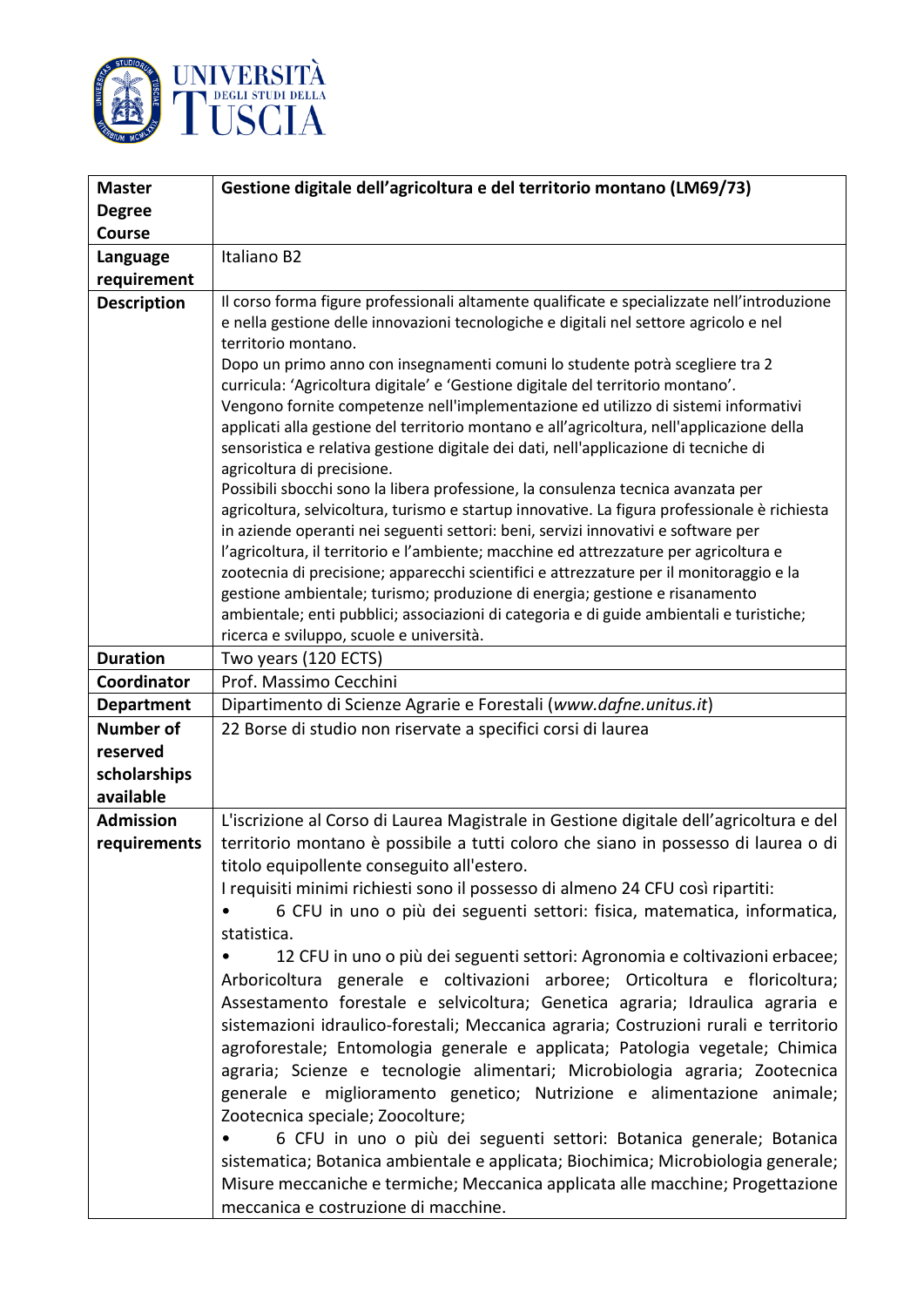

|                              | L'adeguata personale preparazione dei candidati sarà accertata tramite una                              |
|------------------------------|---------------------------------------------------------------------------------------------------------|
|                              | verifica predisposta da una commissione di docenti le cui modalità sono definite                        |
|                              | nel Regolamento didattico del corso di laurea magistrale.                                               |
|                              | L'ammissione al corso di studio sarà comunque subordinata alla conoscenza della                         |
|                              | lingua inglese, in forma scritta e orale, almeno ad un livello che consenta l'utilizzo                  |
|                              | della letteratura scientifica internazionale (almeno livello B2).                                       |
| Calendar<br>of               | 28 aprile 2022 (ore 10.00) - 4 maggio 2022 (ore 10.00)                                                  |
| the                          | Modalità di prenotazione del colloquio: modulo di prenotazione disponibile al link                      |
| interviews for               | urly.it/3mzhq o accessibile mediante QR code                                                            |
| the Academic<br>Year 2022/23 |                                                                                                         |
|                              | Indirizzo email a cui inviare i certificati degli esami svolti durante la triennale:<br>gedam@unitus.it |
| <b>Contact for</b>           | gedam@unitus.it                                                                                         |
| information                  |                                                                                                         |